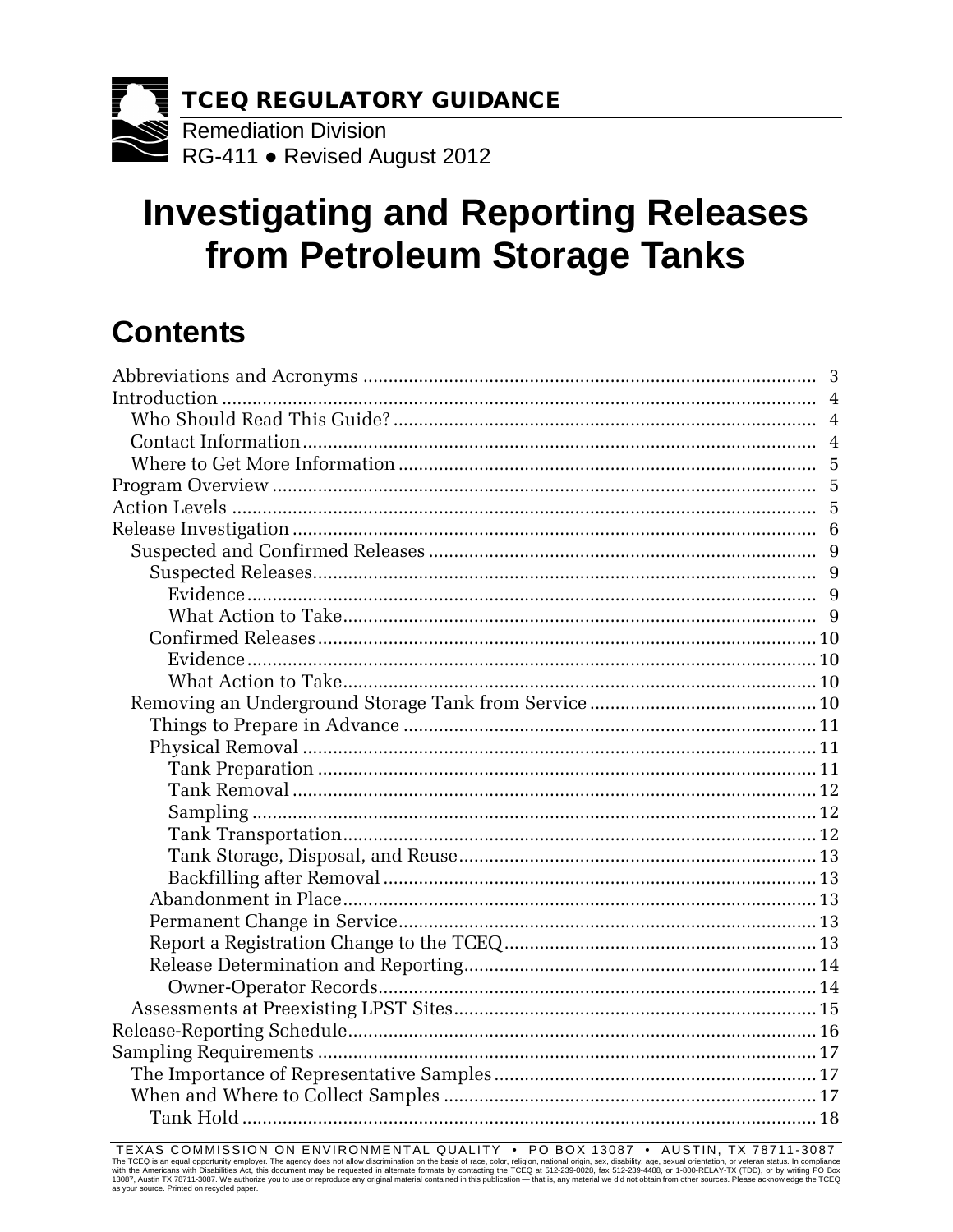| <b>Tables</b>                                                                   |  |
|---------------------------------------------------------------------------------|--|
|                                                                                 |  |
|                                                                                 |  |
|                                                                                 |  |
| Table 3. Summary of PST Constituents and Analytical Methods for Soil Samples 31 |  |
| Table 4. Summary of PST Constituents and Analytical Methods for                 |  |
|                                                                                 |  |
|                                                                                 |  |
| Table 6. TCEQ Response Matrix for Analytical Data Issues in PST Release-        |  |
|                                                                                 |  |
| <b>Figures</b>                                                                  |  |
|                                                                                 |  |
|                                                                                 |  |
| Figure 3. Tank-Hold Sampling: No Water Present, Tanks up to 5 ft in Length  20  |  |
| Figure 4. Tank-Hold Sampling: No Water Present, Tanks between 5 ft and 20 ft    |  |
|                                                                                 |  |
| Figure 5. Tank-Hold Sampling: No Water Present, Tanks Greater than 20 ft        |  |
| in Length                                                                       |  |
|                                                                                 |  |
|                                                                                 |  |
|                                                                                 |  |
|                                                                                 |  |
|                                                                                 |  |
| Figure 11. Tank-Hold Sampling for Tank Systems Remaining in Place  26           |  |
| Figure 12. Typical Sampling at Tank System Removal (Plan View—No                |  |
|                                                                                 |  |
|                                                                                 |  |
|                                                                                 |  |
|                                                                                 |  |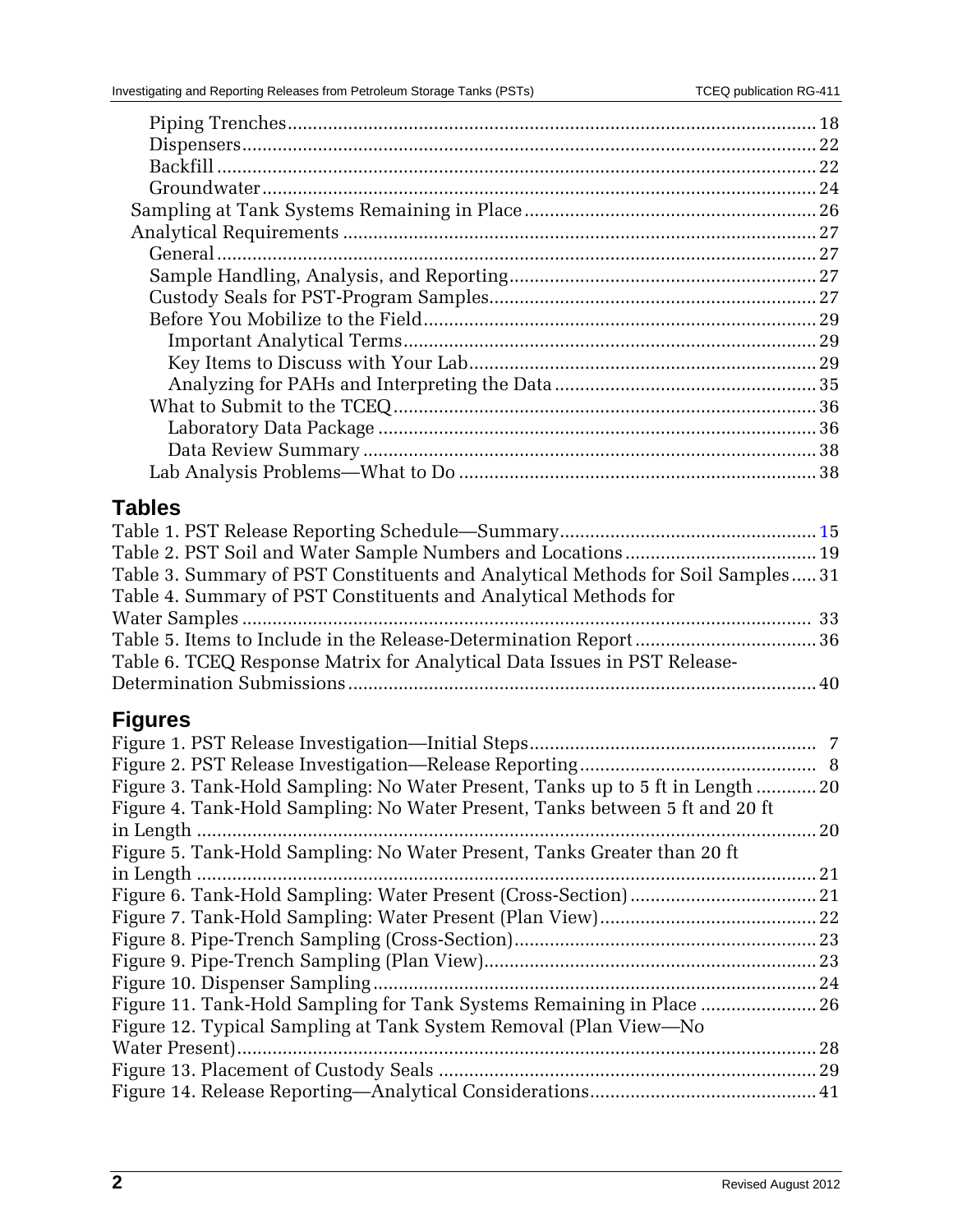## **Abbreviations and Acronyms**

AL—action level

- AST—aboveground storage tank
- BTEX—benzene, toluene, ethylbenzene, xylene
- CAPM—corrective action project manager

CAS—see "RCAS"

COC—chemical of concern

- EPA—U.S. Environmental Protection Agency
- IR—incident report
- LOSS—licensed on-site supervisor
- LPST—leaking petroleum storage tank

MBTE—methyl tert-butyl ether

- MDL—method detection limit
- MQL— method quantitation limit
- NAPL—nonaqueous phase liquid
- NELAC—National Environmental Laboratory Accreditation Conference

NFA—no further action

NOD—notice of deficiency

- PAH—polycyclic aromatic hydrocarbon
- PST—petroleum storage tank
- RCAS—registered corrective action specialist
- RDR—release determination report
- SPLP—synthetic precipitation leaching procedure
- SDL—sample detection limit
- TCEQ—Texas Commission on Environmental Quality
- TPH—total petroleum hydrocarbon
- USGS—United States Geological Survey
- UST—underground storage tank
- VOC—volatile organic compound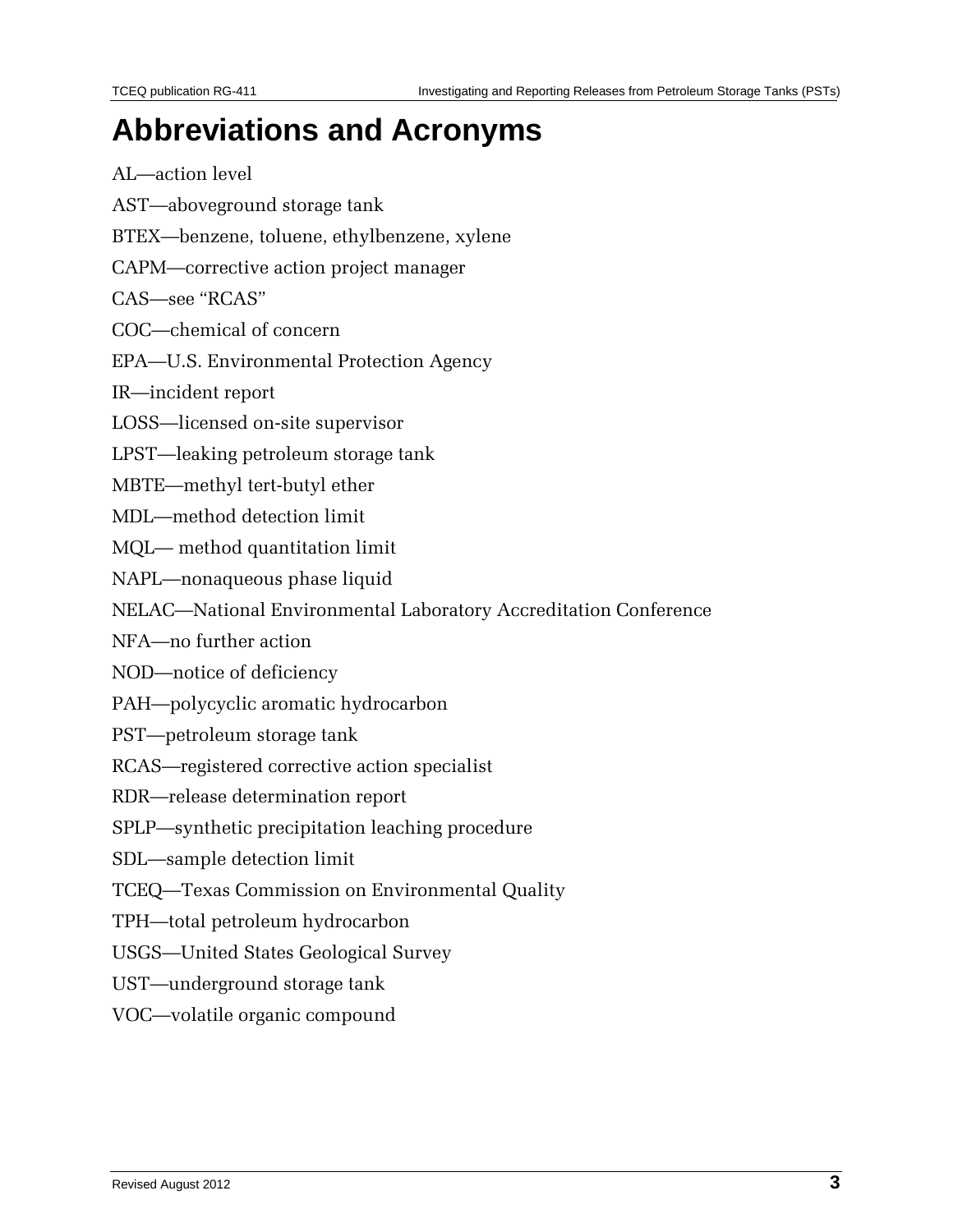## **Introduction**

This document pertains to the requirements for investigating and reporting releases from underground and aboveground storage tanks. It replaces all related guidance previously issued by the Petroleum Storage Tank (PST) Program.

## *Who Should Read This Guide?*

Environmental professionals seeking release investigation and reporting information related to the PST Program, including:

- registered corrective action specialists (RCASs)
- corrective action project managers (CAPMs)
- tank contractors (licensed on-site supervisors or LOSSs).

The guidance will also help owners and operators understand and oversee release investigations conducted at their storage tank sites, should such activities become necessary.

## *Contact Information*

Report all nonemergency releases, both suspected and confirmed, to the TCEQ PST Program in Austin within 24 hours of discovery. The PST Program may be notified by:

| Phone:  | 512-239-2200                                    |
|---------|-------------------------------------------------|
| Fax:    | 512-239-2216                                    |
| E-mail: | <pstrpr@tceq.texas.gov></pstrpr@tceq.texas.gov> |

Use the Texas Petroleum Storage Tank Program—Incident Report Form (TCEQ-20097) for the initial release notification. Fax or mail the completed form to the PST Program. The mailing address is:

> PST/DCRP Section, MC 137 TCEQ P.O. Box 13087 Austin TX 78711

If you are notifying the program by telephone or e-mail, please assemble all of the information on the form before calling or e-mailing. All PST Program guidance and forms are available online at:

### [<www.tceq.texas.gov/goto/pst-downloads>](http://www.tceq.state.tx.us/goto/pst-downloads)

For emergencies such as fire, explosion, or vapor hazards, call the statewide Environmental Release Hotline at 800-832-8224, or call local emergency-response personnel by dialing 911.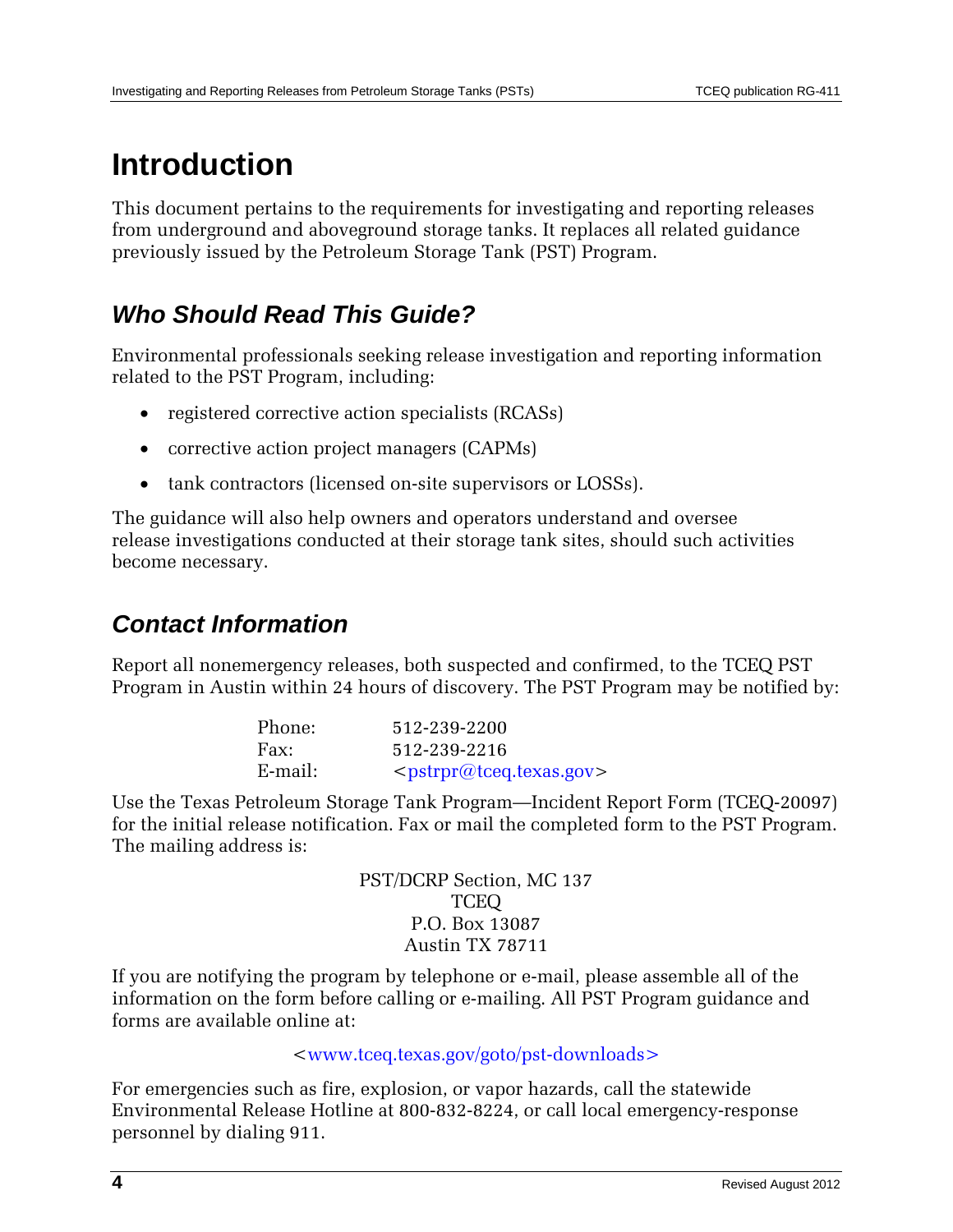Questions about this document? Call the PST Program at 512-239-2200 or e-mail [<pstrpr@tceq.texas.gov>](mailto:pstrpr@tceq.texas.gov).

## *Where to Get More Information*

Rules for the PST Program are included in Title 30 of the Texas Administrative Code, [Chapter 334](http://info.sos.state.tx.us/pls/pub/readtac$ext.ViewTAC?tac_view=4&ti=30&pt=1&ch=334) (30 TAC 334). All rules can be downloaded from the Web at

[<www.sos.state.tx.us/tac/index.shtml>](http://www.sos.state.tx.us/tac/index.shtml)

For more information on the PST Program in general, visit—

[<www.tceq.texas.gov/nav/cleanups/pst.html>](http://www.tceq.texas.gov/nav/cleanups/pst.html%3e)

—or call the PST Program at 512-239-2200.

## **Program Overview**

The Texas PST Program is a comprehensive regulatory program for underground storage tanks (USTs), and to a lesser extent, aboveground storage tanks (ASTs). Regulated USTs are subject to extensive administrative and technical standards, including requirements for registration, installation, upgrades, repairs, removals, release reporting, corrective action, financial assurance, fees, contractor registration, reporting, and record keeping. Regulated ASTs are subject to registration, fees, release reporting, corrective action, record keeping, and other reporting requirements. The statute creating and governing the Texas PST Program is Texas Water Code Chapter 26, Subchapters I and K.

The PST Program regulates USTs and ASTs containing petroleum or hazardous substances. This guide primarily addresses the most common type of PST release: from a petroleum UST system. Figures 1, 2, and 14 illustrate release determination.

## **Action Levels**

The PST Program has established action levels and screening criteria for PST chemicals of concern (COCs), to help determine whether sites must be assigned an LPST number. The action level for a COC is the concentration that, if exceeded, triggers the issuance of an LPST number and further investigation. The action levels for the most common PST COCs, applicable to releases reported to the TCEQ on or after March 19, 2009, are available online at:

### [<www.tceq.texas.gov/goto/pst-downloads>](http://www.tceq.texas.gov/goto/pst-downloads)

The action level is the lowest applicable health-based or groundwater protective target concentration for the respective COC. For COCs not listed (for example, hazardous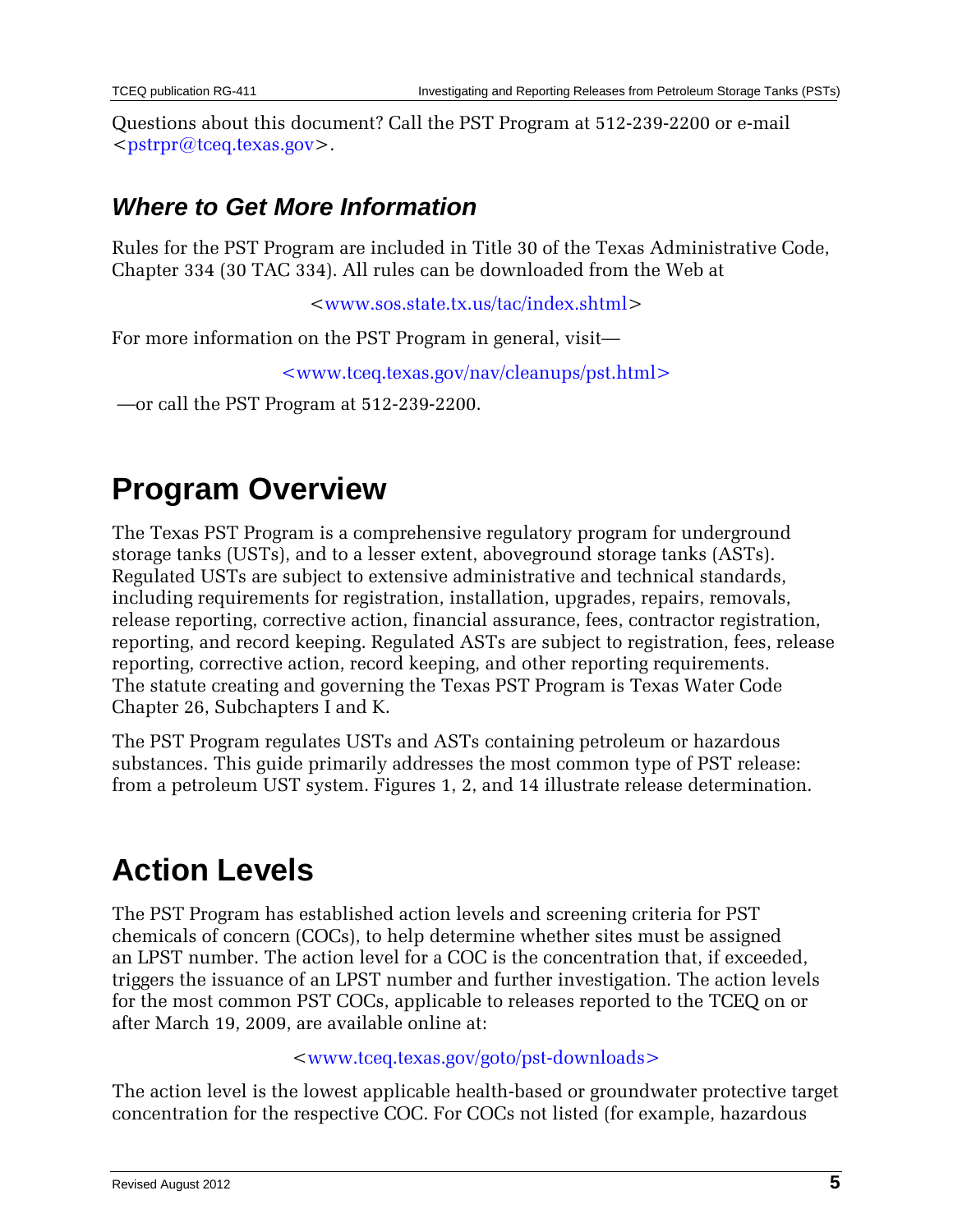substances), contact the PST Program for assistance in determining the appropriate action level.

The action levels do not apply—and the TCEQ will designate the site an LPST site and assign it an ID number—when:

- **•** surface water is affected or threatened by the release;
- **•** a water well or surface water intake is affected or threatened;
- buildings or utilities are affected by vapors;
- **•** nuisance conditions such as odors, discoloration, or taste degradation of water supplies are known or suspected; or
- **•** non–aqueous phase liquid (NAPL) is present in groundwater.

When determining the analytical method to use for the analysis of COCs, the method quantitation limit (MQL) must be less than the action level or the most sensitive standard available method must be used for the COC. If the MQL of the analytical method used is greater than the action level, and the method is the most sensitive standard available method for the COC, then (in most cases) the MQL of that method becomes the action level for the COC. For more information on MQLs, see "Analytical Requirements."

No action levels are established for TPH under the PST Program, and no LPST ID number will be assigned based on TPH alone. However, the program requires TPH testing to screen for polycyclic aromatic hydrocarbons (PAHs) using method TCEQ-1005 during initial release determination activities. If the laboratory reports any detection of hydrocarbons in the carbon range greater than  $nC_{12}$  (for example,  $> nC_{12}-nC_{28}$ ,  $> nC_{12}-nC_{35}$ , the sample with the highest concentration of hydrocarbons in the  $> nC_{12}$  range must be analyzed for PAHs. The required frequency of PAH analysis is one PAH analysis per source area (see next paragraph). The PAH results are compared to the PAH action levels. If one or more PAH result exceeds the corresponding action level, the TCEQ will assign an LPST number and will request further investigation.

*Source areas* are generally areas located near or underneath primary release sources such as leaking piping, tanks, or dispensers. *Note:* more than one source area may be present at any given tank system or PST site. Use your best professional judgment to identify, assess, and characterize each source area, as applicable.

## **Release Investigation**

The investigation of a suspected PST release entails the collection of environmentalmedia samples [30 TAC 334.74(2)], and permanent removal of a UST from service also entails the collection of such samples to indicate whether a release has occurred [30 TAC 334.55(c)]. Samples may also be collected as part of a routine site assessment for a real estate transaction (property transfer or refinancing) or when removing an AST from service.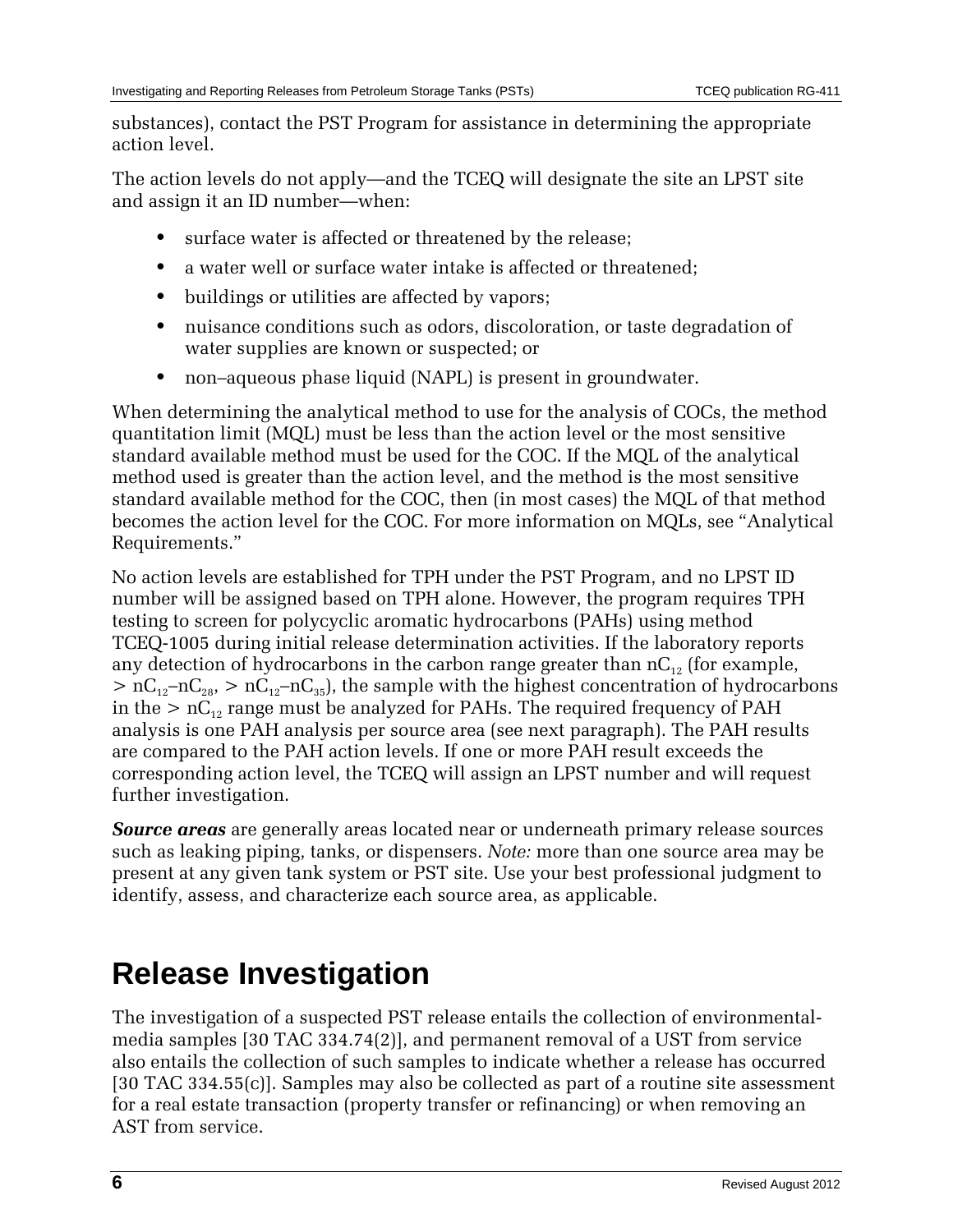While the TCEQ does not have the same detailed technical specifications for AST operation and removal as it does for USTs, a release from an AST requires corrective action under Chapter 334, and the extent of the requirements will depend upon the tank characteristics. Additionally, an owner or operator who seeks written concurrence that no release has occurred from the TCEQ must ensure that the release investigation follows this guidance.

Figures 1 and 2 show the general process for investigating and reporting suspected and confirmed releases and for reporting releases discovered during routine tank closures or site assessments.

<span id="page-6-0"></span>**Figure 1.** PST Release Investigation—Initial Steps



Figure 14

For an HTML version of the process depicted in this flowchart, go to [<tceq.texas.gov/goto/rg411charts>](http://www.tceq.texas.gov/goto/rg411charts).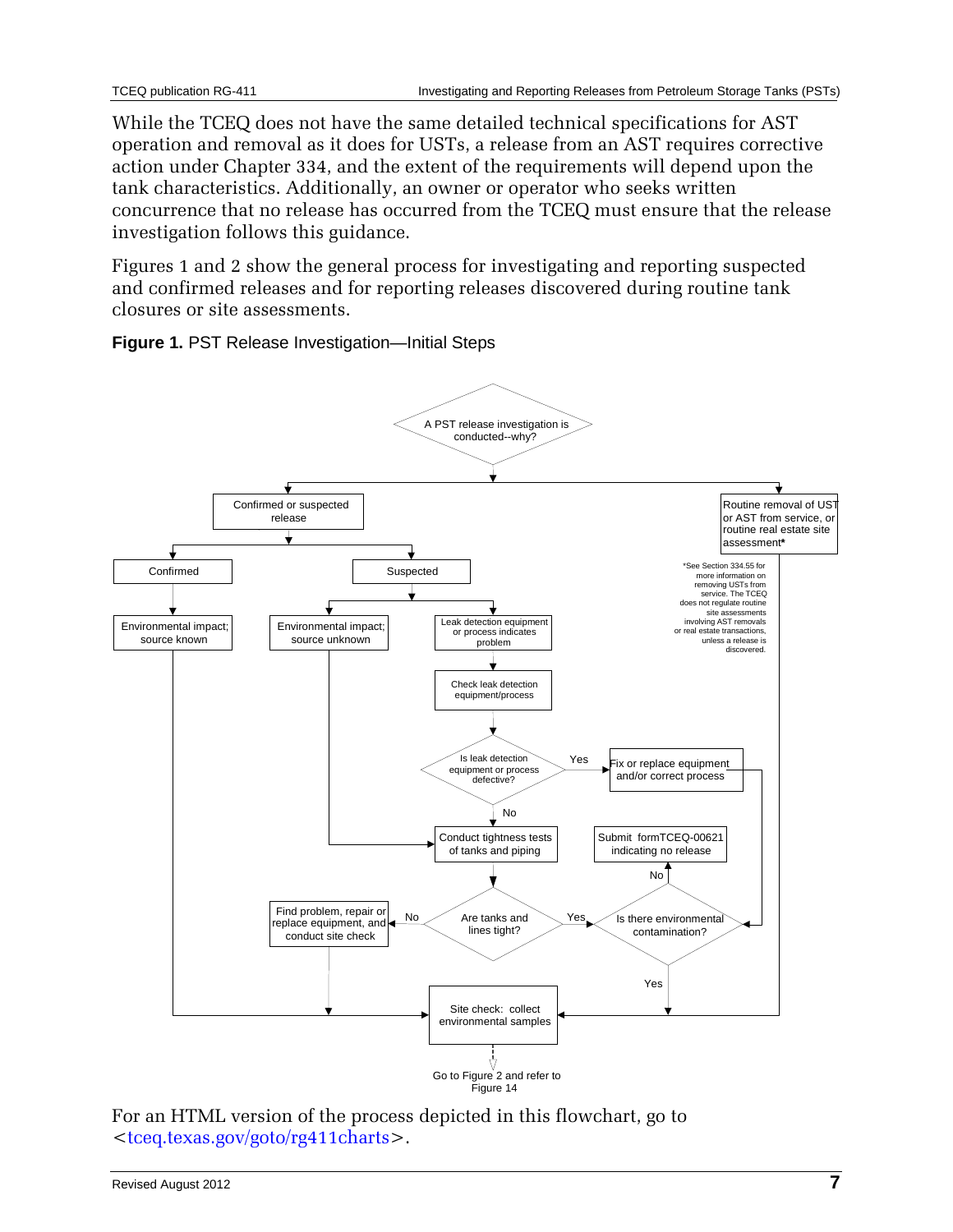

#### <span id="page-7-0"></span>**Figure 2.** PST Release Investigation—Release Reporting

For an HTML version of the process depicted in this flowchart, go to [<tceq.texas.gov/goto/rg411charts>](http://www.tceq.texas.gov/goto/rg411charts).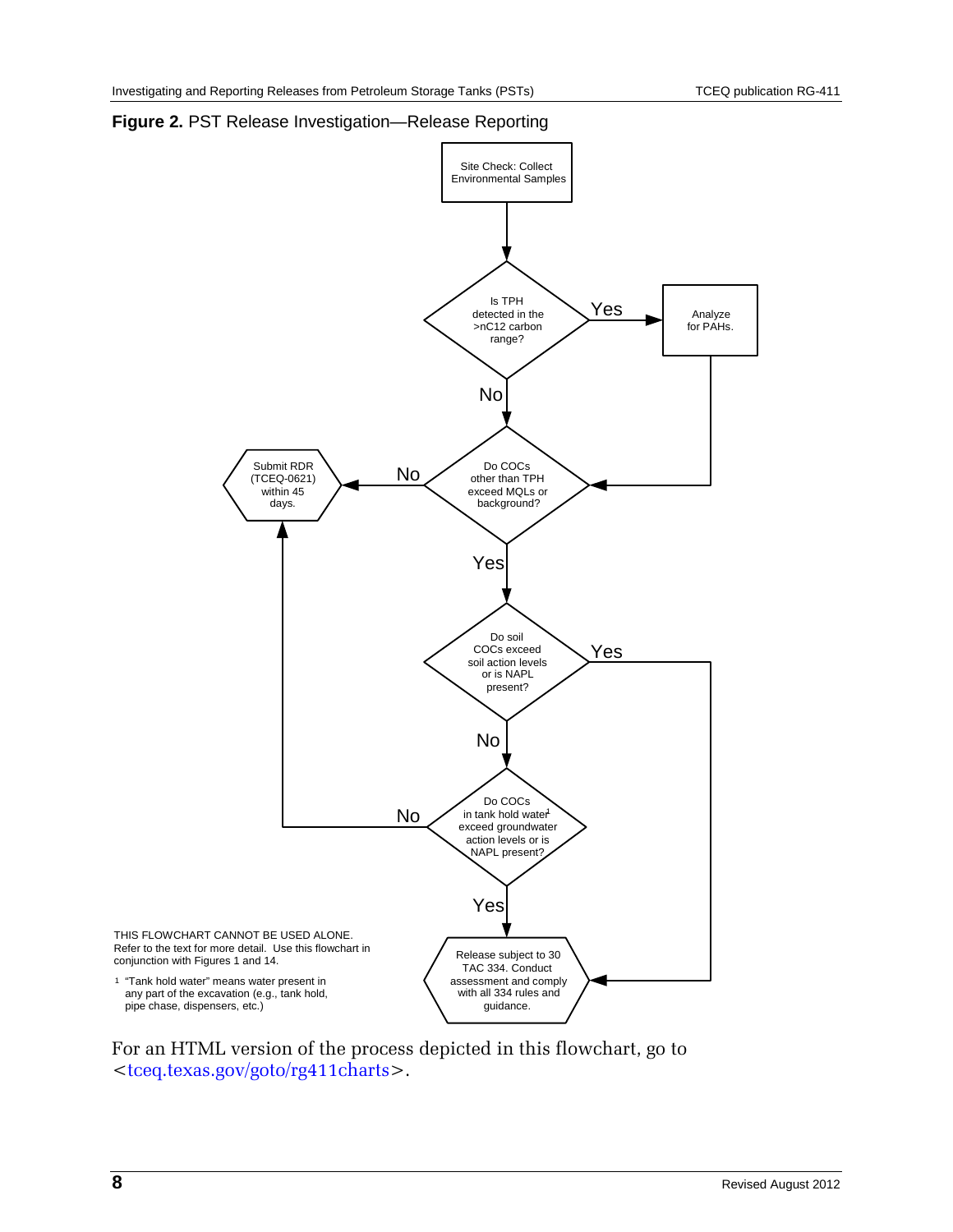### *Suspected and Confirmed Releases*

A release is *suspected* when:

- **•** a release from a source is indicated, but no environmental evidence is found, or
- **•** environmental evidence of a release is found, but the source is unknown.

A release is *confirmed* when there are both environmental evidence and a known source.

### *Suspected Releases*

### *Evidence*

A release is suspected when:

- **•** a PST system exhibits unusual operating conditions (for example, erratic dispenser behavior, sudden loss of product, or appearance of tank water);
- **•** release-detection monitoring triggers an alarm or otherwise indicates a potential problem; or
- released product in the environment is directly observed (for example, sheen on surface water, or product or vapors in a utility conduit), but the source is unknown.

### *What Action to Take*

Investigate suspected releases to determine whether an actual release has occurred, or to identify an unknown source. Investigation may include checking and repairing equipment, tank- and piping-tightness tests, or environmental sampling, also known as a "site check." See also 30 TAC 334.74.

If only the system equipment or monitoring method or device is at fault, repair or otherwise address these items.

Report suspected releases to the agency within 24 hours of discovery, and fully investigate them within 30 days of discovery (Section 334.74).

If no environmental contamination is found after making repairs, testing the tanks and lines, or conducting sampling, complete a Release Determination Report Form (TCEQ-00621) to indicate this outcome, and submit it to the agency within 45 days of the initial suspected release.

If environmental contamination is found at any step in the investigation of a suspected release or if the source of a previously discovered release is identified, then the suspected release becomes a *confirmed release*.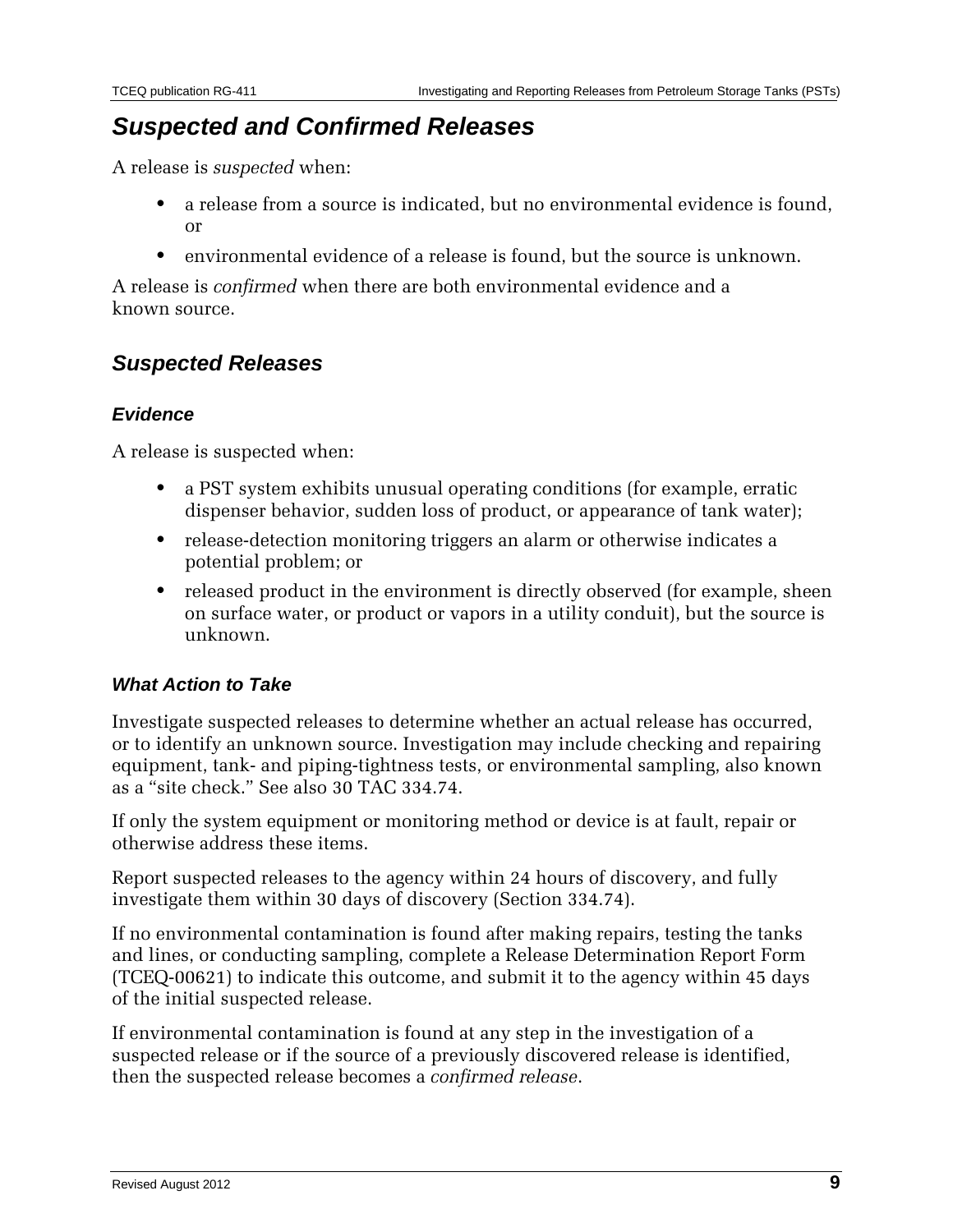### *Confirmed Releases*

### *Evidence*

A confirmed release occurs when environmental contamination is present, and the source of the contamination is known, as demonstrated in the following examples:

- **•** Product (NAPL) is discovered in observation wells, the tank hold, or in other portions of the PST system.
- **•** Analytical results of samples collected during a routine removal of a tank system from service or during a routine real-estate transfer assessment show contamination.
- **•** Environmental contamination is found in the course of investigating a suspected release, or the source of a previously discovered unknown release is identified.

### *What Action to Take*

Unless directed otherwise by the agency, owners and operators must do the following when a release is confirmed:

- **•** Stop the release and take action to prevent further movement of the contaminants into the environment.
- **•** Monitor and mitigate any fire or safety hazards posed by vapors or NAPL.
- **•** Take the leaking system out of service until it can be repaired.
- **•** Remove NAPL (if present) to the extent practicable.
- **•** Report the release to the agency within 24 hours.

## *Removing an Underground Storage Tank from Service*

A UST can be permanently removed from service in one of the following ways:

- **•** physical removal of the UST from the site
- **•** abandonment in place
- **•** carrying out a permanent change in service

An owner or operator who intends to permanently remove a UST system from service must ensure that the procedures used minimize any threat to human health, safety, and the environment. Also, the procedures used should be in compliance with TCEQ PST rules (Chapter 334, Subchapters A, C, D, and I), industry standards, and other federal, state, and local governmental regulations.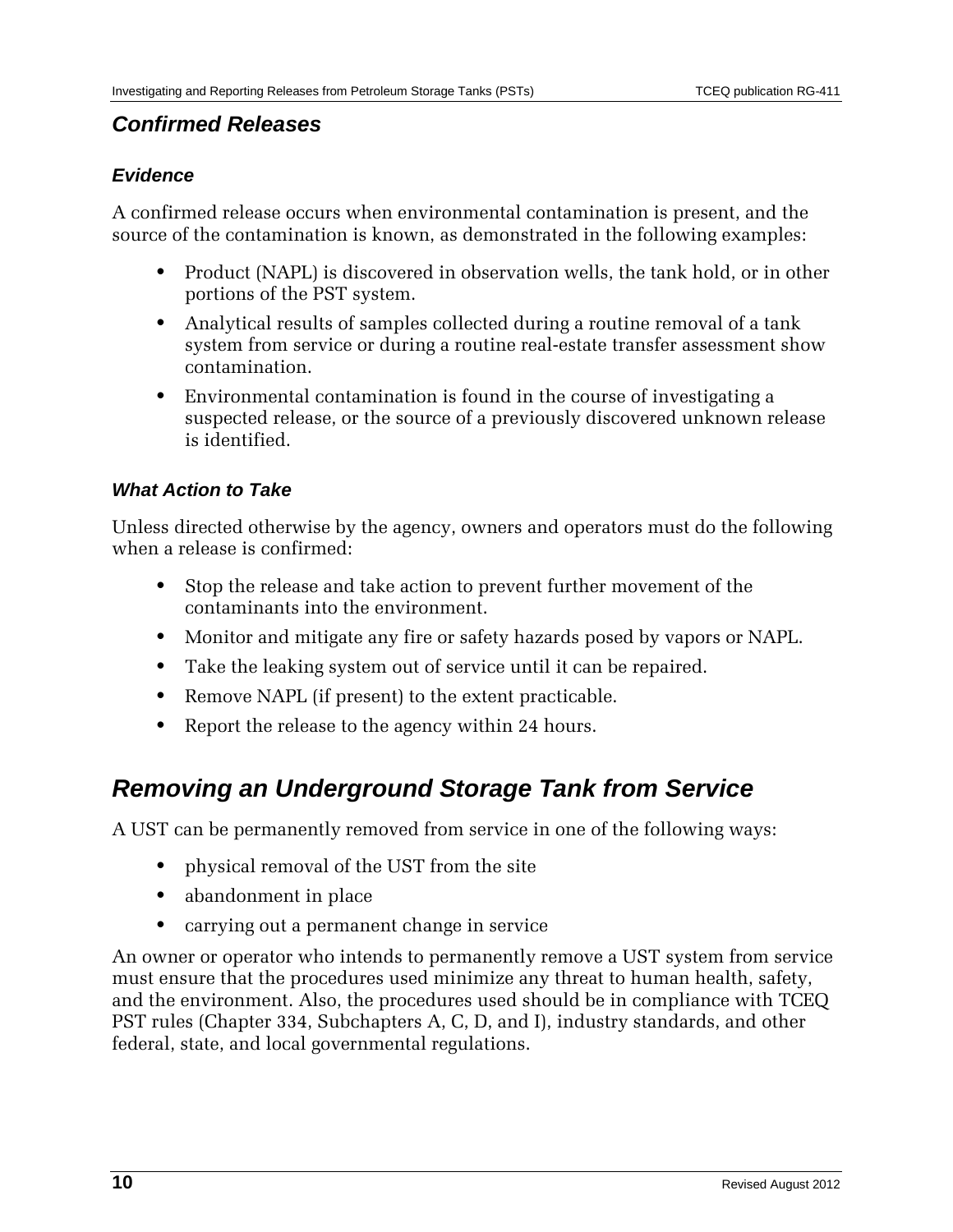### *Things to Prepare in Advance*

The registered contractor must submit a completed Construction Notification Form (TCEQ-00495) to the TCEQ Registration and Self-Certification Team at least 30 days in advance of any pending tank-removal activity. The owner, operator, or designated agent (owner-operator) should also call the appropriate TCEQ regional office 24 to 72 hours before initiating construction. (To locate the appropriate regional office, visit [<www.tceq.texas.gov/goto/region-maps>](http://www.tceq.state.tx.us/goto/region-maps).) This advance notice allows agency personnel to inspect the construction as their schedule permits. The owner-operator must also notify and obtain necessary permits from local governments such as the city and the county, or the local and state fire marshals.

### *Physical Removal*

Underground storage tank systems can be removed only by qualified UST contractors with a valid Class B license and registered with the TCEQ. However, the owneroperator ultimately is responsible for knowledge of and compliance with all applicable federal, state, and local governmental regulations. A current list of registered contractors may be obtained at  $\langle$ www2.tceq.texas.gov/lic\_dpa/> or by calling the TCEQ Occupational Licensing Section at 512-239-6133.

The program suggests taking the following steps before removal of a UST. These steps do not require TCEQ notification and do not require the use or presence of a registered UST contractor or licensed UST on-site supervisor.

- **•** Locate all underground and aboveground utilities.
- **•** Remove any pavement over USTs.
- **•** Remove soil and backfill down to the top of the UST.
- **•** Relocate affected objects and structures, such as driveway canopies.
- **•** Assemble enough plastic sheeting—6 mm polyethylene is recommended—to be placed both under and over any excavated soil or backfill, to prevent the movement of contamination into underlying soil or groundwater, into the air as vapor, or off-site.
- **•** Determine whether you're likely to encounter groundwater or bedrock, so you can plan accordingly.

The following guide describes the steps to take for a routine UST removal. Detailed requirements appear at 30 TAC 334.55.

### *Tank Preparation*

Remove all regulated substances and accumulated sludges or residues from the tank, piping, and ancillary equipment in accordance with accepted industry practices. Leave vent lines in place. Be aware that product, sludges, residues, and wash water may be classified as hazardous waste; proper disposal of any of these substances must comply with all TCEQ and federal regulations.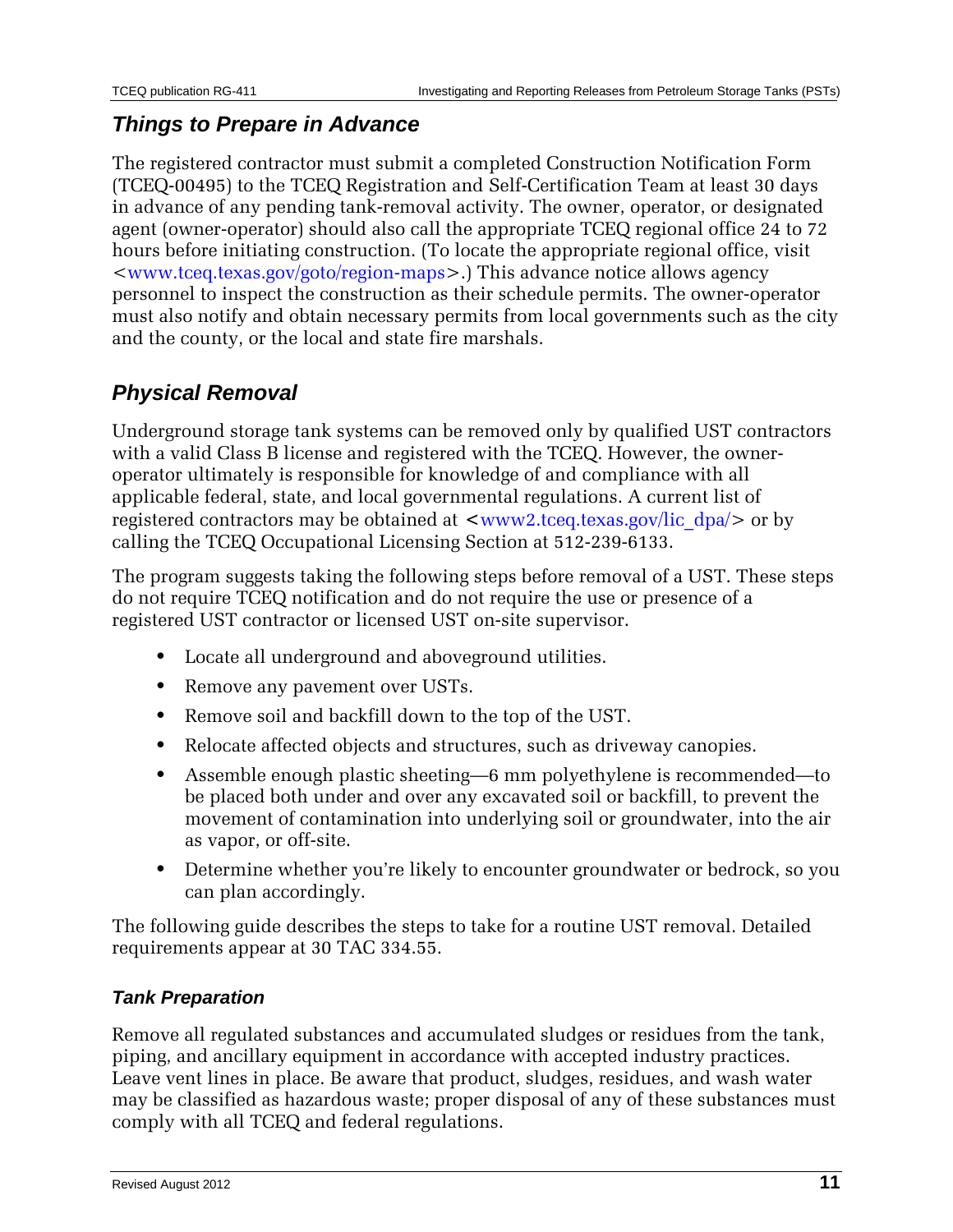Purge the tank of all flammable vapors in accordance with accepted industry procedures. Local fire or building codes may require verification by local authorities of proper purging before work proceeds. Once the tank has been completely purged of all flammable vapors, all holes and openings must be properly plugged or capped, except for one vent hole with a <sup>1</sup>/<sub>8</sub>-inch diameter at the top of the tank. Before removal of the tank, all connected piping and other ancillary equipment must be emptied, disconnected, and properly plugged, capped, or removed.

### *Tank Removal*

Physically remove the tank from the ground. After removal, a tank must be transported from the site within 24 hours, unless prior approval of a longer on-site storage period has been obtained from the appropriate TCEQ regional office.

Store tanks on-site for 24 hours or less, in a designated area. The tanks should be an adequate distance from known ignition sources, and clearly identified with appropriate barriers and warning signs to restrict access by unauthorized people.

On-site storage of removed tanks for more than 24 hours, and off-site storage for any period of time, is allowed only in locked, securely fenced, or similarly restricted areas where unauthorized people will not have access.

No later than 24 hours after removal, all removed tanks (regardless of condition) must be legibly and permanently labeled (in letters at least 2 inches high) with the following information:

- the former contents (e.g., gasoline),
- **•** a flammability warning, if applicable, and
- **•** a warning that the tank is unsuitable for the storage of human or animal drinking water or food products.

Residual vapor levels in any removed tank must be maintained at nonexplosive and non-ignitable levels at all times.

### *Sampling*

After the tanks are removed, native soil in the tank hold, pipe chases, dispenser, and remote fill-pipe area (if present), and the backfill must be checked (sampled) for the presence of a release. Collect environmental samples of soil or tank-hold excavation water (or both) from any excavated areas as soon as possible after first exposure to the atmosphere. Please see Sampling Requirements for more detailed information.

### *Tank Transportation*

The methods and procedures used for the handling and transporting of any removed underground storage tanks and tank parts must always be protective of human health, safety, and the environment, and conform to all applicable federal, state, and local regulations.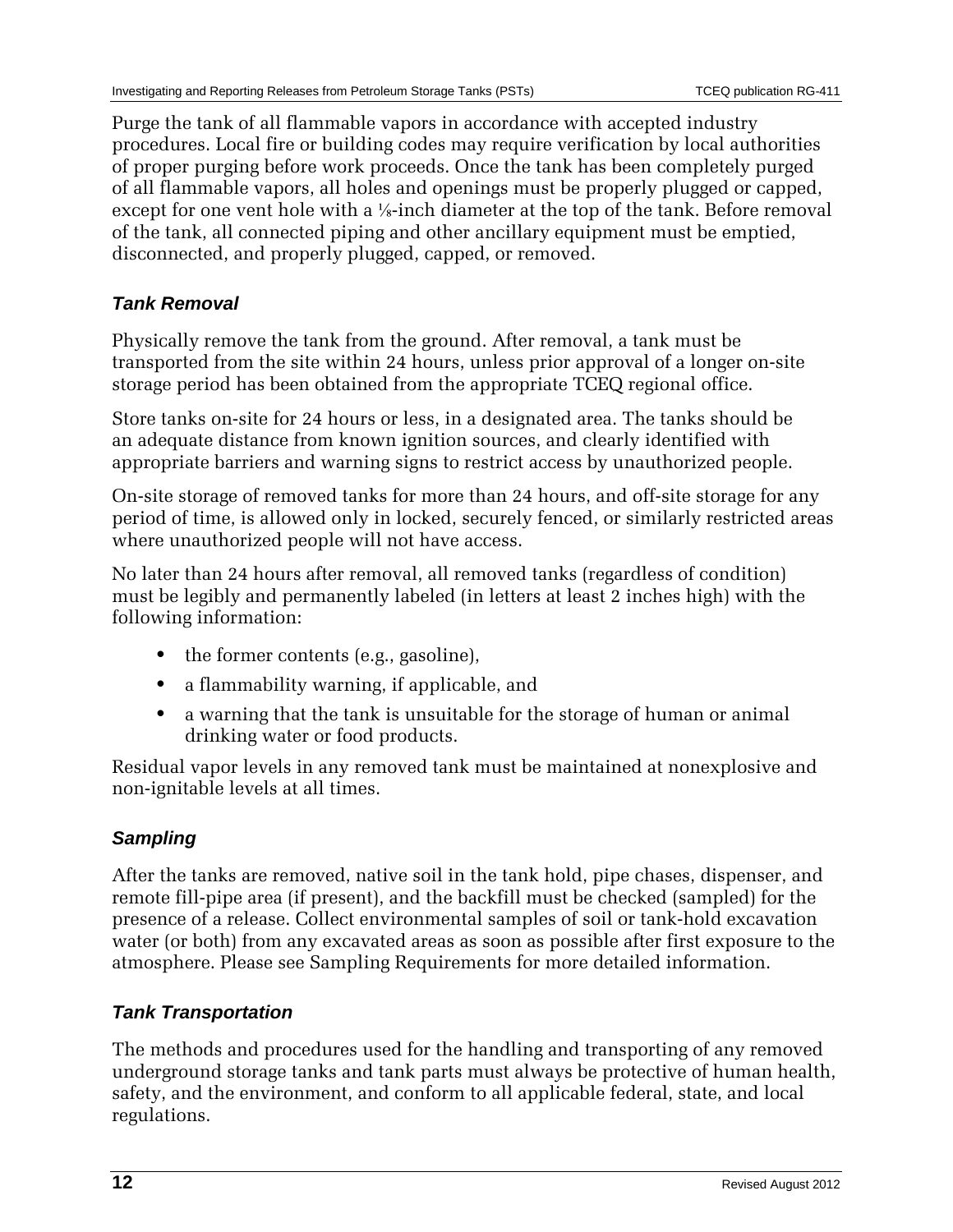### *Tank Storage, Disposal, and Reuse*

Removed tanks and parts of tanks that have been emptied, thoroughly cleaned of all substances and residues, and permanently purged of vapors may be appropriately disposed of by scrapping, junking, or reuse for a purpose unrelated to the underground storage of regulated substances (as long as it is not storage of food or water for humans or animals).

Regardless of where a tank is stored, no later than 10 days after its removal from the ground, all residual liquids or vapors must be permanently removed to render the tank non-ignitable and nonexplosive.

*Remember:* people are killed every year by the explosion of flammable substances (sludges, liquids, vapors) left in tanks.

### *Backfilling after Removal*

For safety, backfill the excavated areas to grade as soon as possible after the tank system is removed. Backfill material from the original excavation may be used; however, be aware that replacing contaminated material into the excavation may trigger issuance of an LPST ID number if any of the exposure routes are open. See "Sampling Requirements" for more information.

### *Abandonment in Place*

Procedures for abandonment in place are similar to those for removal from the ground, except there is no physical removal of the tank system. Tanks must be emptied, cleaned out, purged, and filled with a solid inert material, such as sand, cement, gravel, or concrete. Typically, this will require excavation to the top of the tank and removal of a portion of the tank top to allow the cavity to be filled completely with the solid inert material. The filled tank and associated piping must be disconnected and capped or sealed to prevent future use. After proper abandonment in place, determine if a release has occurred. See "Release Determination and Reporting" for more information.

### *Permanent Change in Service*

A permanent change in service can occur when a UST system storing regulated substances is converted to a system storing materials other than regulated substances. As part of the change in service, the owner-operator must determine if a prior release has occurred. Refer to "Release Determination and Reporting," below.

### *Report a Registration Change to the TCEQ*

Within 30 days after a UST has been removed or abandoned in place, or its status has changed to exempt or excluded, Section 334.7 requires that the tank owner-operator give written notice to the TCEQ that such a change has occurred. The required forms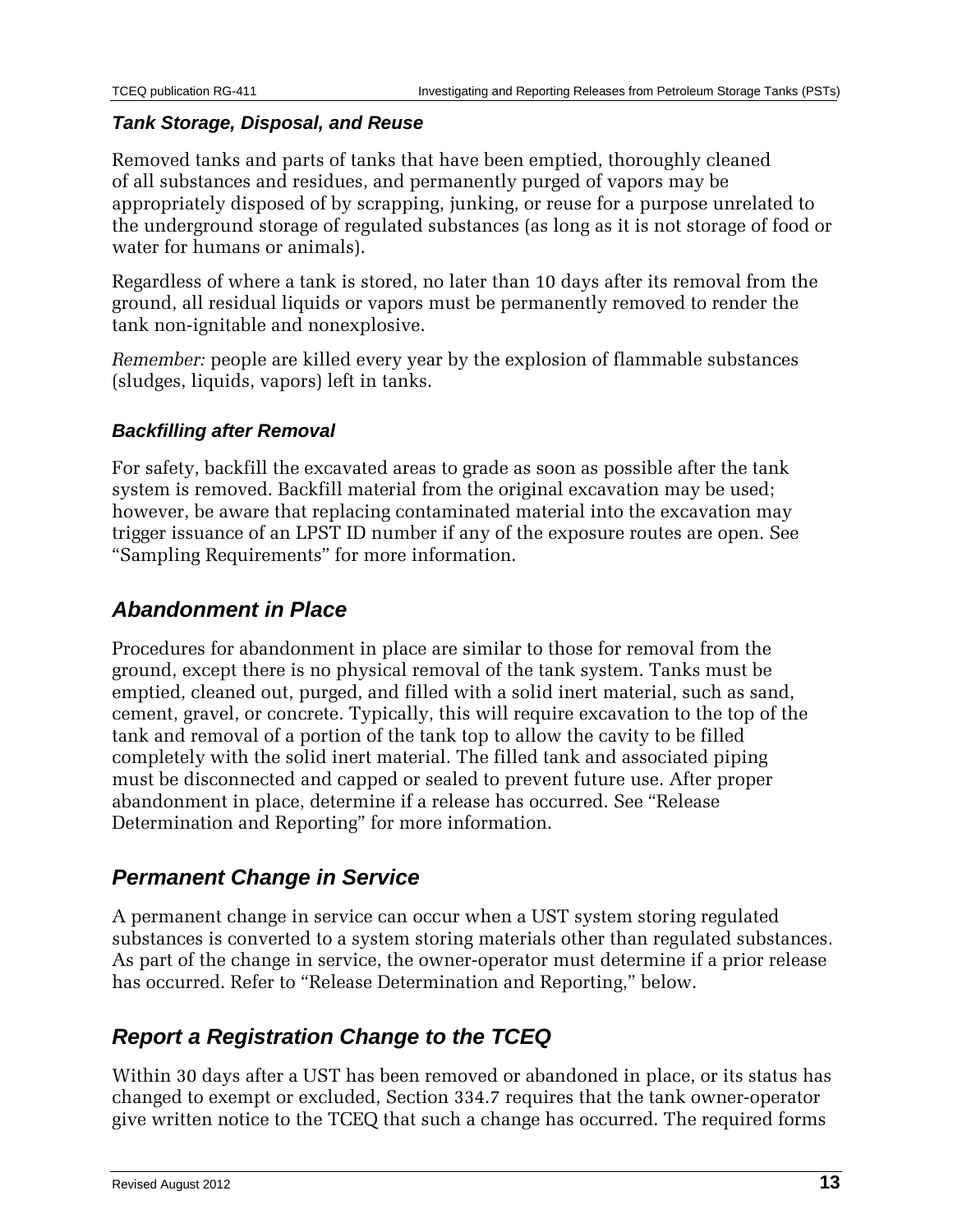for updating registration changes are the UST Registration and Self-Certification Form (TCEQ-00724) and the Aboveground Storage Tank Registration Form (TCEQ-00659).

### *Release Determination and Reporting*

As previously mentioned, an owner-operator permanently removing an underground storage tank system from service must determine whether a release of a stored regulated substance has occurred.

Begin with a visual, olfactory, and field-instrument vapor survey to check for obvious signs of a release—including stained soil, presence of product, odors, high vapor readings, and any holes or cracks in piping or the tank from corrosion. Collect soil samples if indications of contamination are present. Whether there are obvious indications or not, one of the two following methods must also be used to determine whether there was a release:

- 1. A comprehensive site assessment, as defined in Subsection 334.56(c). Conduct a comprehensive site assessment according to industry standards, utilizing qualified contractors or environmental professionals licensed by the TCEQ, such as RCASs, CAPMs, or LOSSs. Current lists of RCASs, CAPMs, and LOSSs are available at  $\langle$ www2.tceq.texas.gov/lic\_dpa/ $>$  or by calling the TCEQ Occupational Licensing Section at 512-239-6133. Qualified personnel should sample for releases where contamination is most likely to be present. Refer to "Sampling Requirements" for more information.
- 2. A review of the records of continual operation—for the entire life of the UST system—one or more of the following external release monitoring or detection systems operated in accordance with 30 TAC 334.50(d)(5–10): vapor monitoring, groundwater monitoring, interstitial monitoring for double-walled UST systems, monitoring of UST systems with secondary containment barriers, statistical inventory reconciliation with inventory control, or alternative release-detection methods, as previously approved by the TCEQ.

Assemble and submit documentation of tank removal and release determination including the details of all excavation, removal, and sampling activities—to the TCEQ using the PST Program's Release Determination Report form (TCEQ-00621). Follow the timetable shown in Table 1.

### *Owner-Operator Records*

The owner-operator must keep a record of the removal in a secure location, either on the premises of the facility or at an alternate site. Regardless of where it is kept, the record must be readily accessible for reference and use by the UST system operator and readily available for inspection by TCEQ personnel. This record must identify:

- the prior location of the tank;
- the date of removal: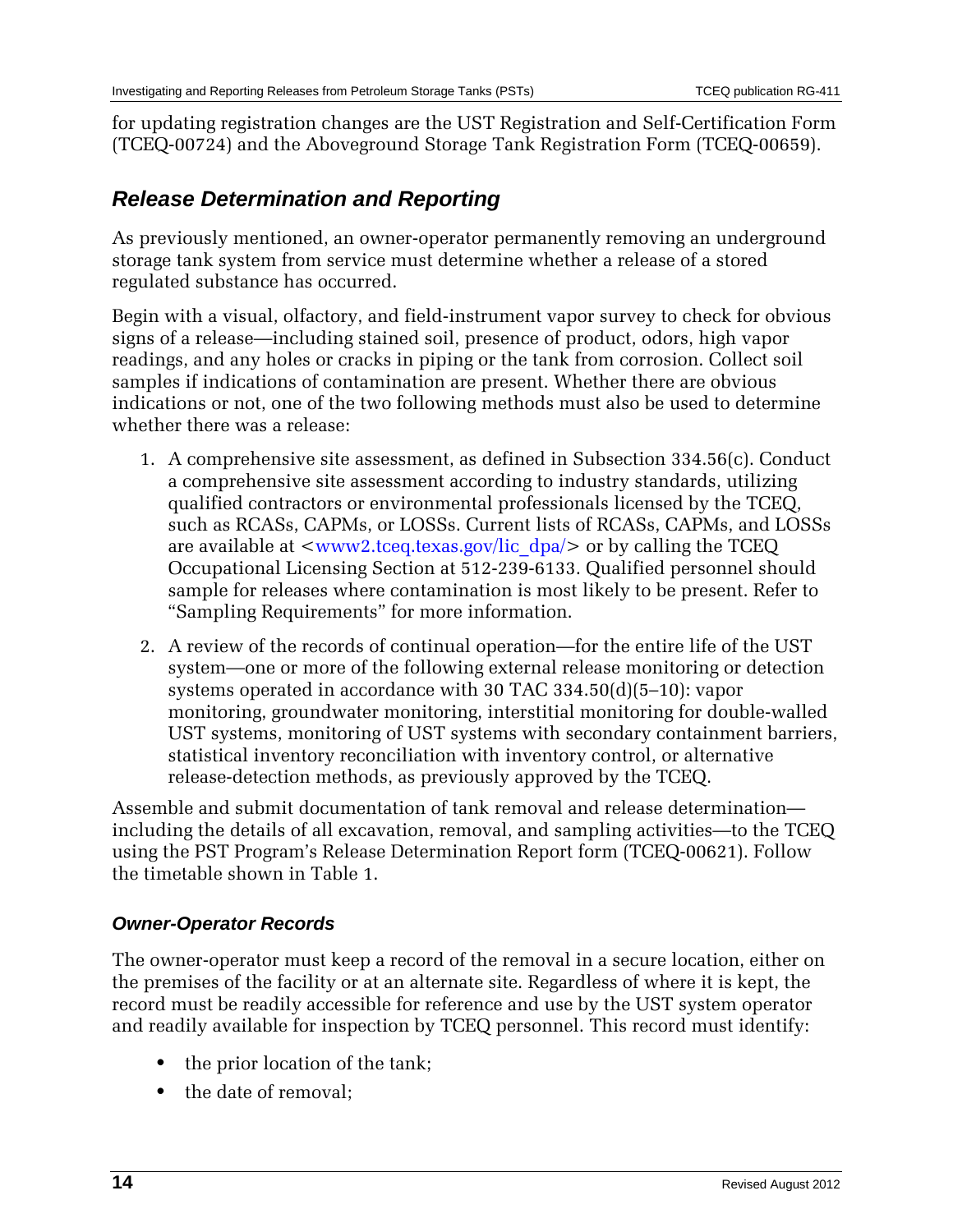| <b>Time Frame</b>                                      | <b>Scenario or Description</b>                                                                                    | Required Report or Form <sup>1</sup>                            |
|--------------------------------------------------------|-------------------------------------------------------------------------------------------------------------------|-----------------------------------------------------------------|
| Within 24 hours of<br>suspecting a release             | PST Program Incident Report form<br>Report all suspected releases<br>to the TCEQ (30 TAC 334.72).<br>(TCEQ-20097) |                                                                 |
| Within 30 days of<br>suspecting a release <sup>2</sup> | investigate and confirm suspected release (30 TAC 334.74).                                                        | Conduct system test, site check, or other approved procedure to |
| Within 45 days of<br>suspecting a release <sup>2</sup> | Report investigation of a<br>suspected release where<br>ultimately, no release was<br>found (30 TAC 334.74(3)).   | PST Release Determination Report<br>form (TCEQ-00621)           |
| Within 24 hours of release<br>confirmation             | Report all confirmed releases<br>to the TCEQ (30 TAC 334.76).                                                     | PST Program Incident Report form<br>(TCEQ-20097)                |
| Within 20 days of release<br>confirmation              | Report a confirmed release,<br>whether above or below action<br>levels (30 TAC 334.77(b)).                        | <b>PST Release Determination Report</b><br>form (TCEQ-00621)    |
| Within 45 days of release<br>confirmation              | Conduct site assessment and<br>submit report (30 TAC<br>$334.78(c)$ ).                                            | <b>Assessment Report Form (TCEQ-</b><br>00562)                  |

#### **Table 1.** PST Release Reporting Schedule—Summary

<sup>1</sup> another format may be approved or required by the agency <sup>2</sup> another schedule may be approved or required by the agency

- any substance previously stored;
- the method of conditioning the tank for removal;
- **•** methods of handling, transporting, storing, and disposing of the tank;
- **•** the names, addresses, and telephone numbers of the individuals conducting the activities; and
- **•** all information regarding any known releases from the tank.

This record must be maintained for as long as any UST remains in service at the facility, or for five years after the permanent removal of the last (or only) UST from service.

## *Assessments at Preexisting LPST Sites*

Tank removals and assessments at preexisting LPST sites (whether open or closed) should be conducted according to the guidelines in this document. If contamination is discovered, it may be part of the preexisting release, or it may be a new release. Report information on new releases according to Table 1 and this guide.

To document that contamination is not a new release, supply the following information: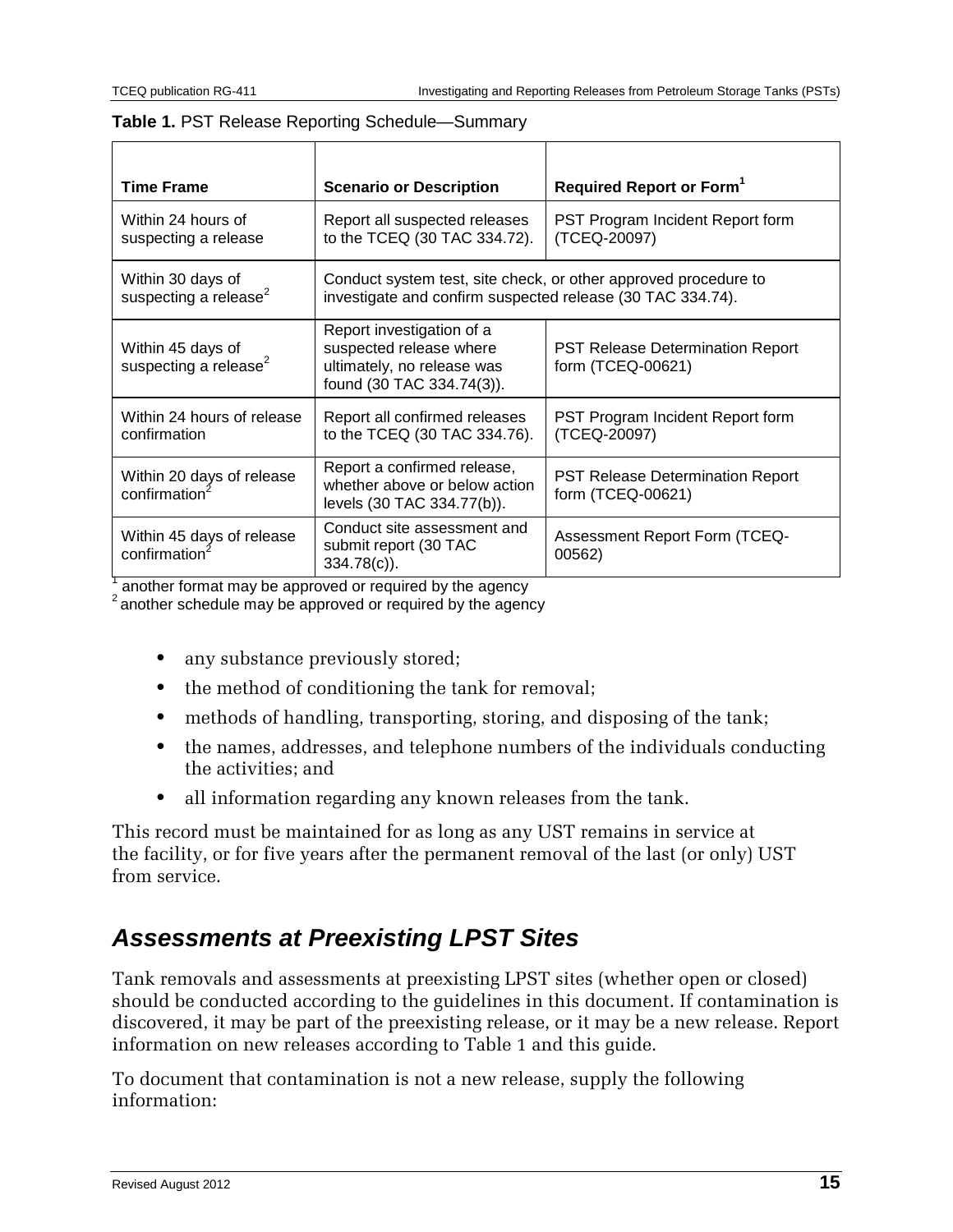- **•** *The regulatory history of the site.* Describe when and why all pre-existing LPST ID numbers were originally issued, and include the media affected (soil, groundwater). List all dates of closure (if closed), and supply copies of the TCEQ LPST-site closure letters (if any).
- **•** *The operational history of the site.* Include a map showing the locations of all tank systems, past and present. Include the tank holds, the individual tanks, the piping, and the dispensers installed at the site. Describe the substances they contained, the dates they were installed, the years they were in operation, and the dates they were taken out of service.
- **•** A comparison and contrast of the new and preexisting laboratory analytical data relative to contaminant locations, concentrations, and extent. Discuss the affected media (soil, groundwater) and the presence or absence of NAPL. If the LPST site has been closed, discuss why you think the closure conditions and any assumptions made at the time of original closure are still valid.

If contamination is present and it is found to be part of the known, preexisting contamination, the site will continue to be subject to corrective action under the previous LPST ID number. If the TCEQ determines that a new release has occurred, it will assign a new LPST ID number. Please note that the TCEQ reserves the right to review responsible-party status based on the relevant facts, statute, and rules.

You can expedite TCEQ review and possible concurrence (if concurrence is appropriate) with any assertion that contamination is not a new release by supplying the following up front:

- **•** old and new site maps depicting historical soil-contamination locations and concentrations,
- **•** tables summarizing analytical data, both old and new,
- **•** groundwater-contaminant concentration and potentiometric surface maps if groundwater is or was contaminated, and
- **•** preexisting-LPST-site closure letters (if any).

## **Release-Reporting Schedule**

If visual observation or sample analysis indicates that a release of a regulated substance has occurred, complete the incident-report form (TCEQ-20097) and contact the TCEQ PST Program by phone, fax, or e-mail within 24 hours of the release discovery (see the contact information at the beginning of this document). You must follow up on the initial TCEQ notification by submitting the Release Determination Report form (TCEQ-00621) according to the schedule shown in Table 1. Sites that do not receive an LPST number have no additional reporting requirements.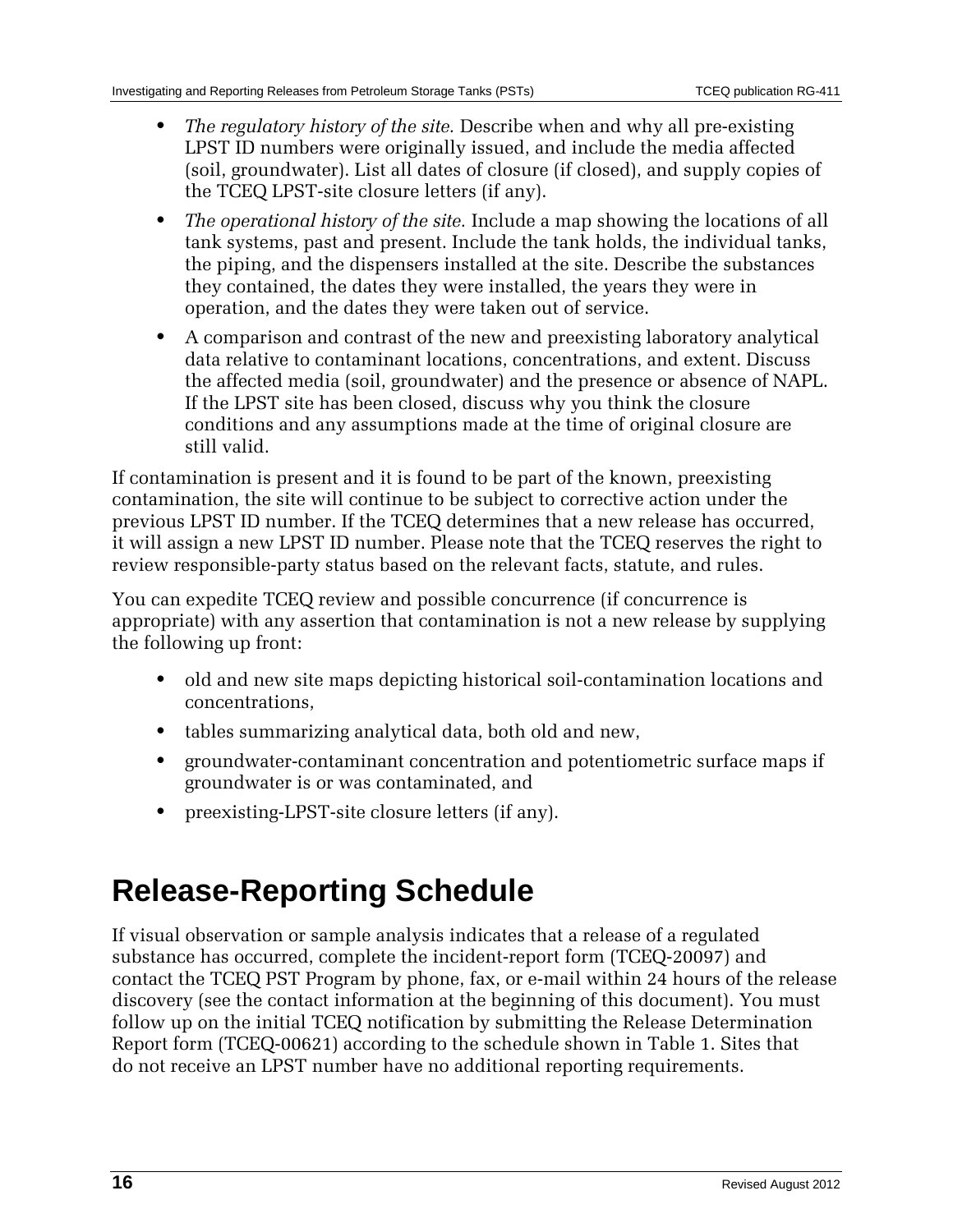## **Sampling Requirements**

### *The Importance of Representative Samples*

The importance of collecting samples that are representative of site conditions cannot be overstated. Since gasoline and some of the other common PST substances consist largely of volatile organic compounds (VOCs), special care in collecting samples is required. The agency strongly recommends collection of soil VOC samples using EPA method SW-846 5035. If you use this method, use the version modified (and preferred) by the TCEQ, available at:

[<www.tceq.texas.gov/goto/analytical-methods>](http://www.tceq.state.tx.us/goto/analytical-methods)

Only discrete grab samples can be used for release determinations. Sample compositing is not allowed, because samples composited in the field may not yield results that are representative of site conditions.

### *When and Where to Collect Samples*

Samples collected during release determination at a PST site must be obtained as soon as possible after the soil (or water) is exposed to the atmosphere. Any water present in the tank hold must be sampled. Samples taken from preexisting tank-hold observation wells may be used instead of sampling water in the open excavation. Whether the tank-hold water or observation-well water is true groundwater is not relevant to release determination at this point.

If, for safety reasons, a backhoe is used to collect soil samples in a tank hold during a tank removal, the same standard applies: immediately upon removal from the excavation, collect discrete grab samples from 1 foot into the (relatively) unexposed soil in the backhoe bucket.

Always collect samples at locations where contamination is most likely to be present. In selecting sample types, locations, and analytical testing methods, consider the nature of the stored substance, the type of initial release detection alarm or cause for suspicion (if any), the type of backfill, the depth to groundwater, and any other factors appropriate for identifying the presence and source of a release. Because a tank system can fail at any point, the entire system—fill pipes, tanks, piping, and dispensers—must be carefully assessed.

Always give preference to collecting discrete samples of soil in areas where:

- **•** there are obvious visual, olfactory, or field instrument indications that contamination is present and
- **•** the tank or piping material may have failed (leaked), such as at corrosion holes or cracks.

In general, always sample the tank hold, piping trenches, dispenser areas, and backfill. If there is a remote fill pipe, sample that area as well. Sampling locations for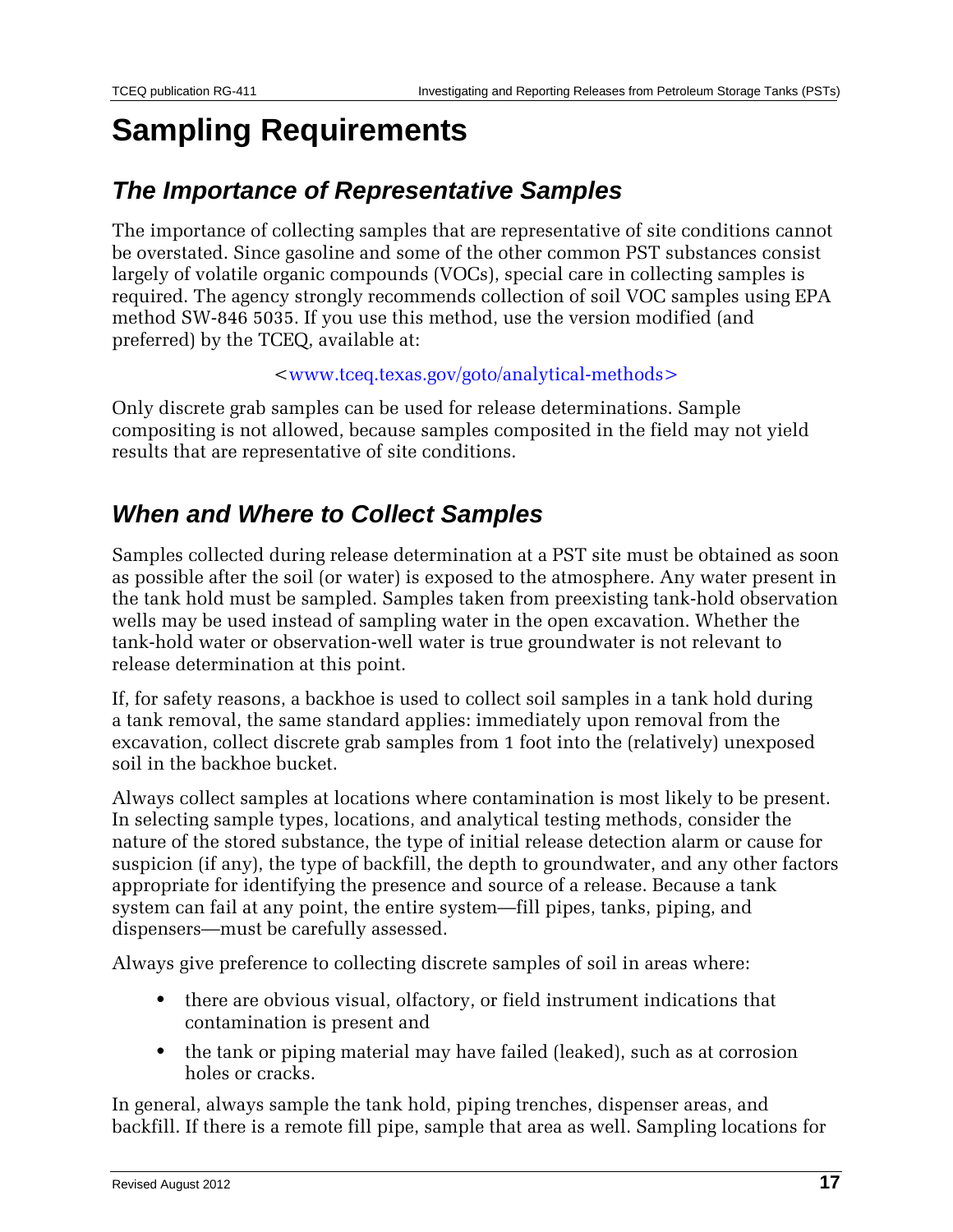a typical UST site are shown in Figure 12. Descriptions of default sampling areas and how many samples should be collected at each location are detailed in Table 2 and Figures 3–11.

## *Tank Hold*

Locations for tank-hold samples depend upon the size (length) and number of tanks in the system, and whether bedrock, a concrete slab, or water is present. If water is not present in the tank hold, collect grab samples of native soil from approximately 1 foot into the floor of the tank hold. The number of floor samples depends on the length of the tanks, as shown in Table 2.

If there are concrete slabs or "deadman" anchors in the bottom of the tank hold, sample native soil at the edges of the slabs and anchors, at locations based on the number and lengths of tanks (Table 2), to the extent possible.

If bedrock is present in the tank-hold floor or walls, first try to obtain samples from the floor or walls, depending on the presence or absence of water. If the bedrock is completely unweathered and samples cannot be collected, sample native soil from 1 foot into the sidewalls, immediately above the soil-bedrock interface. Include in the release-determination report the depth below ground surface from which samples were collected, and describe the width, length, and approximate numbers of any bedrock fractures present.

If water is present in the tank hold, collect soil samples from immediately above the soil-water interface, 1 foot into the sidewalls, according to Table 2. Note in the RDR the depth below ground surface from which the sidewall samples were collected. If water is present over only a portion of the tank-hold floor, collect samples according to "water present" and "water not present" in Table 2, as appropriate. Also, sample any water present in the open tank hold or in tank-hold observation wells.

Include photographs of the excavated tank-hold bottom and walls in the release report to the TCEQ to document the conditions encountered.

Figures 3–7 illustrate the recommended sampling locations for tanks of various sizes, with and without water in the tank hold.

## *Piping Trenches*

Studies from various sources, including the EPA, have shown that piping is the most common source of UST leaks. Therefore, before sampling, use as-built drawings, remote sensing, or excavation to locate all piping. Completely expose the piping, if possible, to better see where the joints, bends, and connectors are located. Collect grab samples from native soil under the piping, approximately 1 ft below the trench bottom, in locations such as elbows (where the piping changes direction), connectors, and joints, and adjacent to any corrosion holes or other evidence of potential contamination.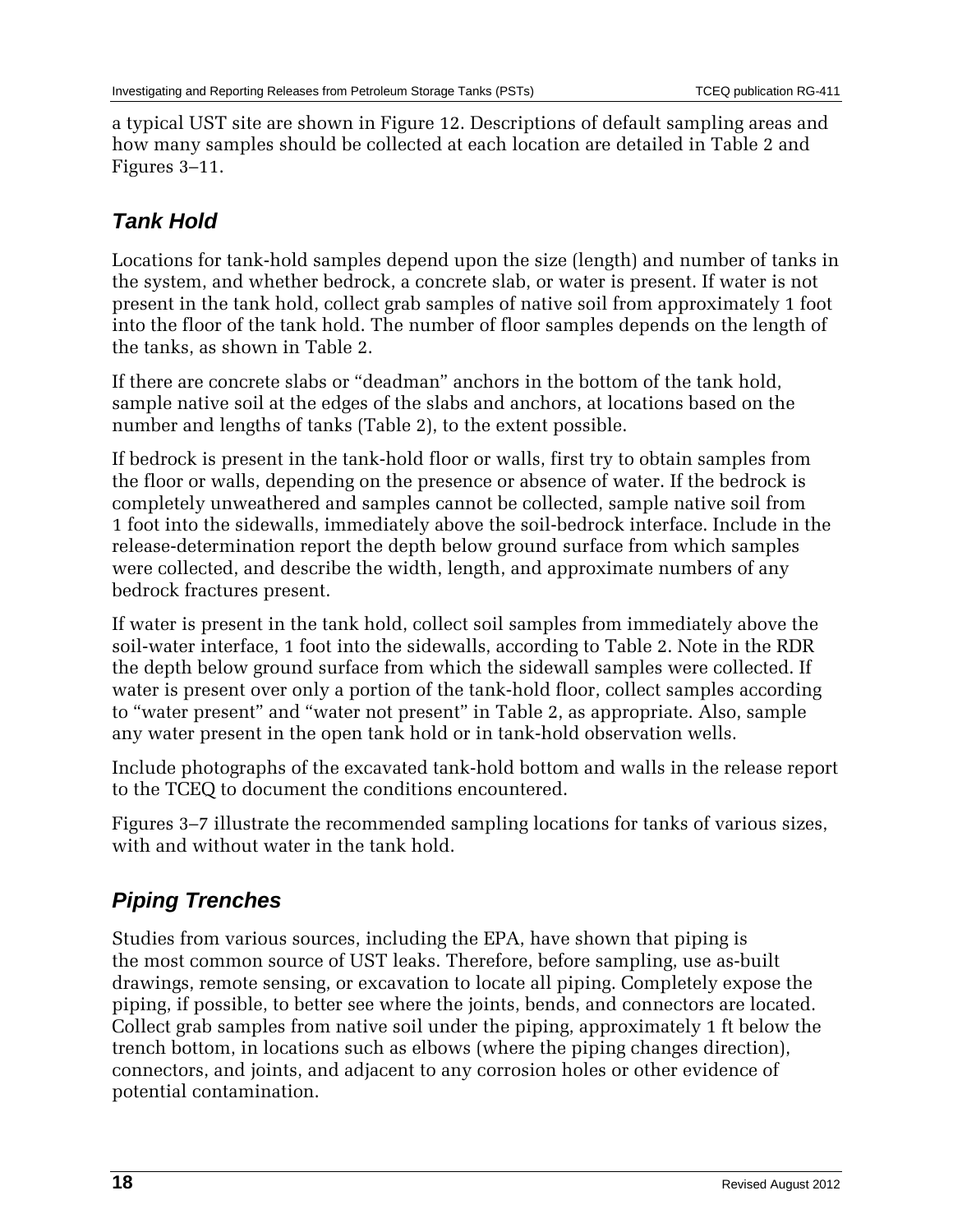|                                                                              |                                                      | Tank Hold <sup>ab</sup>                                                                                                                                                                                                                                                                                                                                                                                                                                                                                                                                                                                                                                                                                                                                                                                                                                                                              |                                                        |
|------------------------------------------------------------------------------|------------------------------------------------------|------------------------------------------------------------------------------------------------------------------------------------------------------------------------------------------------------------------------------------------------------------------------------------------------------------------------------------------------------------------------------------------------------------------------------------------------------------------------------------------------------------------------------------------------------------------------------------------------------------------------------------------------------------------------------------------------------------------------------------------------------------------------------------------------------------------------------------------------------------------------------------------------------|--------------------------------------------------------|
|                                                                              |                                                      | <b>Water Not Present</b> <sup>c</sup>                                                                                                                                                                                                                                                                                                                                                                                                                                                                                                                                                                                                                                                                                                                                                                                                                                                                |                                                        |
| Length of Tank (ft)                                                          | <b>Minimum Number</b><br>of Soil Samples<br>per Tank | <b>Minimum Sample Locations</b>                                                                                                                                                                                                                                                                                                                                                                                                                                                                                                                                                                                                                                                                                                                                                                                                                                                                      |                                                        |
| $\leq 5$                                                                     | 1                                                    | Under the fill port                                                                                                                                                                                                                                                                                                                                                                                                                                                                                                                                                                                                                                                                                                                                                                                                                                                                                  |                                                        |
| $5 - 20$                                                                     | $\overline{2}$                                       | Under tank ends                                                                                                                                                                                                                                                                                                                                                                                                                                                                                                                                                                                                                                                                                                                                                                                                                                                                                      |                                                        |
| > 20                                                                         | 3                                                    | Under the fill port and tank ends-if the port is within 3 ft<br>of a tank end, collect a third sample from the middle of the<br>tank instead                                                                                                                                                                                                                                                                                                                                                                                                                                                                                                                                                                                                                                                                                                                                                         |                                                        |
|                                                                              |                                                      | <b>Water Present</b>                                                                                                                                                                                                                                                                                                                                                                                                                                                                                                                                                                                                                                                                                                                                                                                                                                                                                 |                                                        |
| Length of Tank (ft)                                                          | <b>Minimum Number</b><br>of Soil Samples<br>per Tank | <b>Minimum Soil Sample</b><br><b>Locations</b>                                                                                                                                                                                                                                                                                                                                                                                                                                                                                                                                                                                                                                                                                                                                                                                                                                                       | <b>Minimum Number of</b><br>Water Samples <sup>c</sup> |
| $\leq 10$<br>(single tank)                                                   | $\overline{c}$                                       | Immediately above the soil-<br>water interface, at tank ends                                                                                                                                                                                                                                                                                                                                                                                                                                                                                                                                                                                                                                                                                                                                                                                                                                         | 1                                                      |
| > 10 (single tank or<br>multiple tanks)                                      | $\overline{4}$                                       | Immediately above the soil-<br>water interface at 4 walls of<br>tank hold                                                                                                                                                                                                                                                                                                                                                                                                                                                                                                                                                                                                                                                                                                                                                                                                                            | 1                                                      |
|                                                                              |                                                      | <b>Piping Trenches</b>                                                                                                                                                                                                                                                                                                                                                                                                                                                                                                                                                                                                                                                                                                                                                                                                                                                                               |                                                        |
|                                                                              |                                                      | Recommend that all piping be exposed. Collect one discrete grab sample from native soil under each<br>connector, elbow, bend, etc. Collect at least 1 grab sample per 20 linear feet of trench.                                                                                                                                                                                                                                                                                                                                                                                                                                                                                                                                                                                                                                                                                                      |                                                        |
|                                                                              |                                                      | <b>Dispensers</b>                                                                                                                                                                                                                                                                                                                                                                                                                                                                                                                                                                                                                                                                                                                                                                                                                                                                                    |                                                        |
| between, at the midpoint.                                                    |                                                      | Take one discrete grab sample per dispenser. Collect samples from native soil below piping under the<br>dispenser, on the supply side. If two dispensers are located within 5 ft of each other, collect one sample in                                                                                                                                                                                                                                                                                                                                                                                                                                                                                                                                                                                                                                                                                |                                                        |
|                                                                              |                                                      | <b>Backfill</b>                                                                                                                                                                                                                                                                                                                                                                                                                                                                                                                                                                                                                                                                                                                                                                                                                                                                                      |                                                        |
|                                                                              |                                                      | Take one discrete grab sample for each 50 cu yd of backfill. All backfill types must be sampled, including pea<br>gravel. Also, sample backfill to be disposed off-site according to the requirements of the receiving facility.                                                                                                                                                                                                                                                                                                                                                                                                                                                                                                                                                                                                                                                                     |                                                        |
|                                                                              |                                                      | Sampling Locations for Tank Systems Remaining in Place <sup>d</sup>                                                                                                                                                                                                                                                                                                                                                                                                                                                                                                                                                                                                                                                                                                                                                                                                                                  |                                                        |
| encountered.                                                                 |                                                      | Tank hold: Beginning at one corner, drill and sample one boring every 25 linear ft (approx.) around the tank-<br>hold excavation boundary, within 3-5 ft of tanks (Fig. 11). Angle borings in toward tanks, if possible. Boring<br>total depths must be 1 ft deeper than the bottom of the tank-hold excavation. Collect two samples from each<br>boring as follows: Collect one sample from the interval with the greatest visual, olfactory, or field-screening-<br>instrument indication of contamination; or, if no indication, (1) immediately above the water table if<br>groundwater is encountered, or (2) between the tank midpoint and the total depth. Collect a second sample<br>at the total depth. Install and sample temporary or permanent monitoring wells if groundwater is<br>Piping trenches and dispensers: Same as above, except at depths relative to pipe-chase excavations. |                                                        |
|                                                                              |                                                      | <sup>a</sup> The locations in this table are primarily for UST systems; however, the same general locations can be used for routine AST system                                                                                                                                                                                                                                                                                                                                                                                                                                                                                                                                                                                                                                                                                                                                                       |                                                        |
| or field instrument indications of contamination.<br>of open tank pit water. |                                                      | removals and routine environmental site assessments. Always give priority to sampling in areas displaying obvious visual, olfactory,<br>$b$ Discrete grab samples are required for all sampling. Collect tank-hold, pipe-chase, dispenser, and remote-fill-port samples from 1 ft<br>into native soil. Any water present in the tank hold must be sampled. Tank-hold monitoring wells, if present, may be sampled instead<br>"Water present" in this case means water that completely covers the floor of the tank hold. If water covers only a portion of the<br>floor, sample according to "water present" in the areas where there is water, and according to "water not present" in the areas where                                                                                                                                                                                              |                                                        |

#### <span id="page-18-0"></span>**Table 2.** PST Soil and Water Sample Numbers and Locations

<span id="page-18-2"></span><span id="page-18-1"></span>there is no water.<br><sup>*d*</sup> Tank systems may be abandoned in place [30 TAC 334.55(c)]. Also, environmental site assesments may be conducted at properties where tanks will remain active.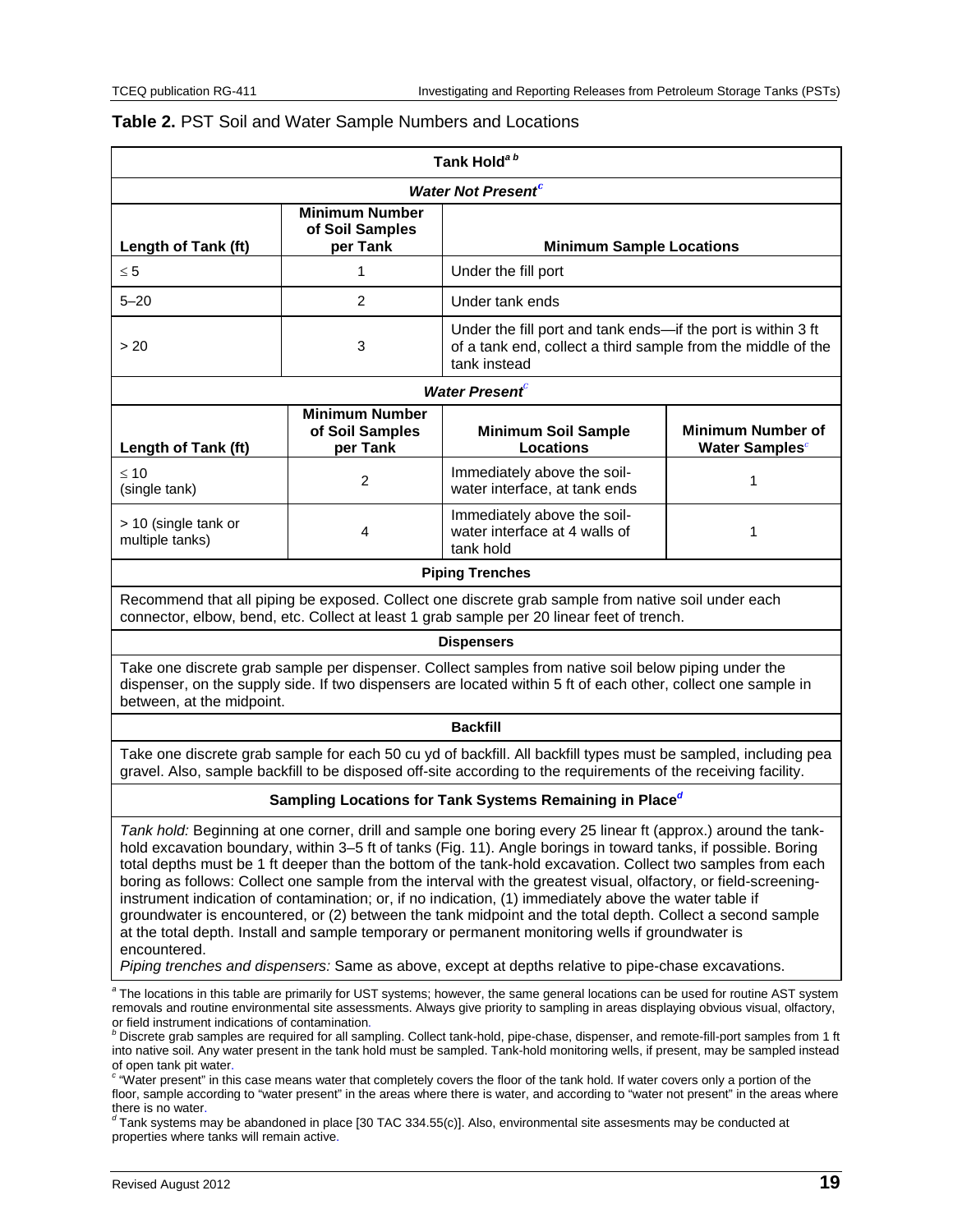#### <span id="page-19-0"></span>**Figure 3.** Tank-Hold Sampling: No Water Present, Tanks up to 5 ft in Length



<span id="page-19-1"></span>**Figure 4.** Tank-Hold Sampling: No Water Present, Tanks between 5 ft and 20 ft in Length

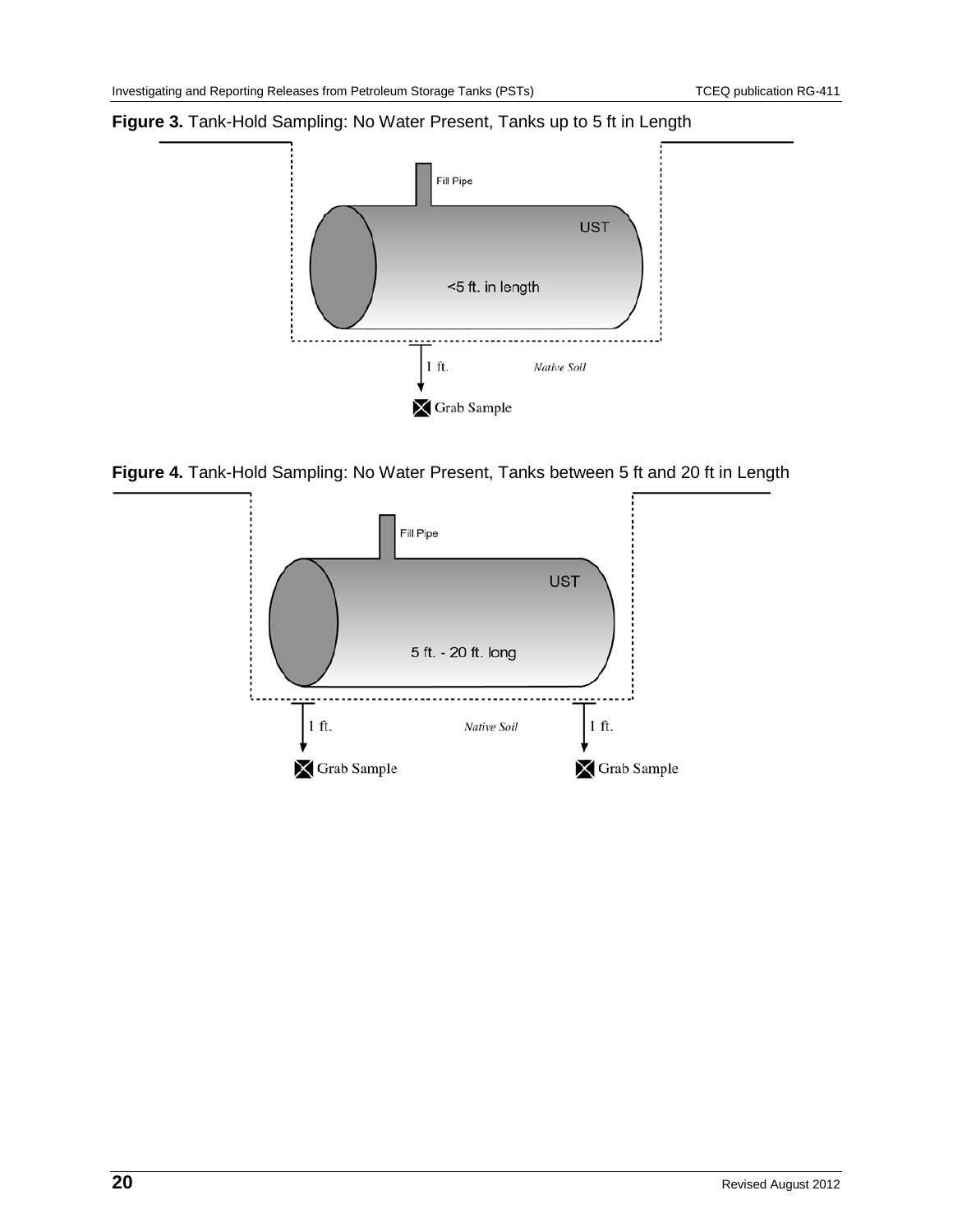

<span id="page-20-0"></span>**Figure 5.** Tank-Hold Sampling: No Water Present, Tanks Greater than 20 ft in Length

<span id="page-20-1"></span>**Figure 6.** Tank-Hold Sampling: Water Present (Cross-Section)

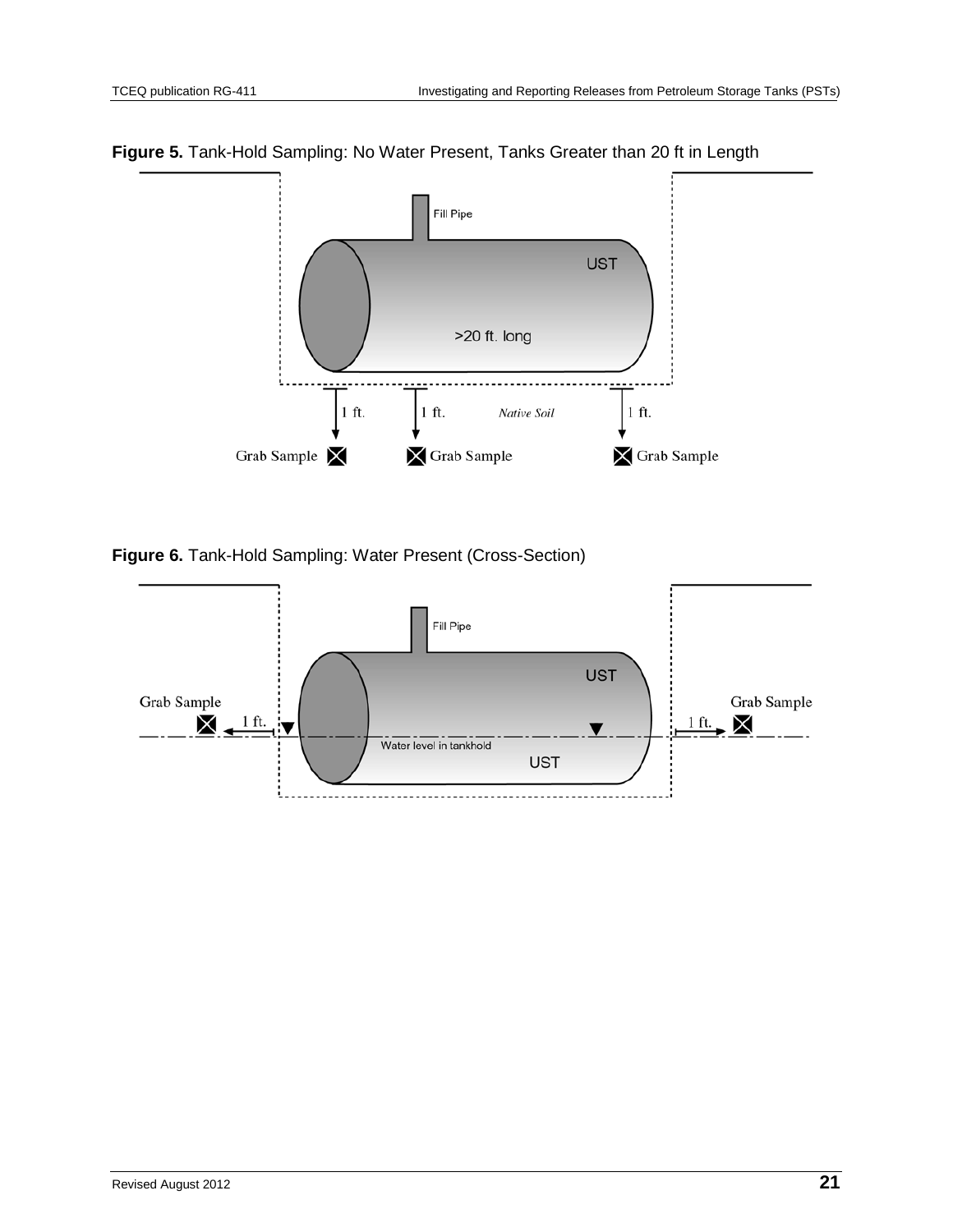

#### <span id="page-21-0"></span>**Figure 7.** Tank-Hold Sampling: Water Present (Plan View)

Collect at least one native soil sample per 20 ft of piping. For any dispenser located over a tank with no remote fill port, you do not have to collect separate piping samples. If a piping run contains more than one product line, or if lines are within 5 ft of each other, collect only one sample for every 20 linear feet of the piping group. Figures 8 and 9 show locations for the required sampling of piping runs.

### *Dispensers*

Collect one sample from the supply side of each dispenser, 1 ft into the native soil under the dispenser piping. For dispensers located within 5 ft of each other, you only need to collect one sample, halfway between the two dispensers. For dispensers located directly over the tank hold, you do not have to collect separate dispenser samples. Figure 10 shows the locations of required dispenser samples.

### *Backfill*

Sample backfill at the rate of one discrete grab sample per 50 cu yd of backfill. Collect the grab samples from at least a 1 ft depth into the backfill stockpile, in areas where appearance, smell, or a field-instrument reading potentially indicates contamination. Note that backfill of all types (for example, pea gravel, sand, fill dirt) must be characterized by sampling.

Backfill to be disposed of off-site must also be characterized according to the requirements of the disposal facility's permit. Meeting those requirements is between you and the facility; however, after disposal is complete, you must include the waste manifests signed by the receiving facility in your RDR.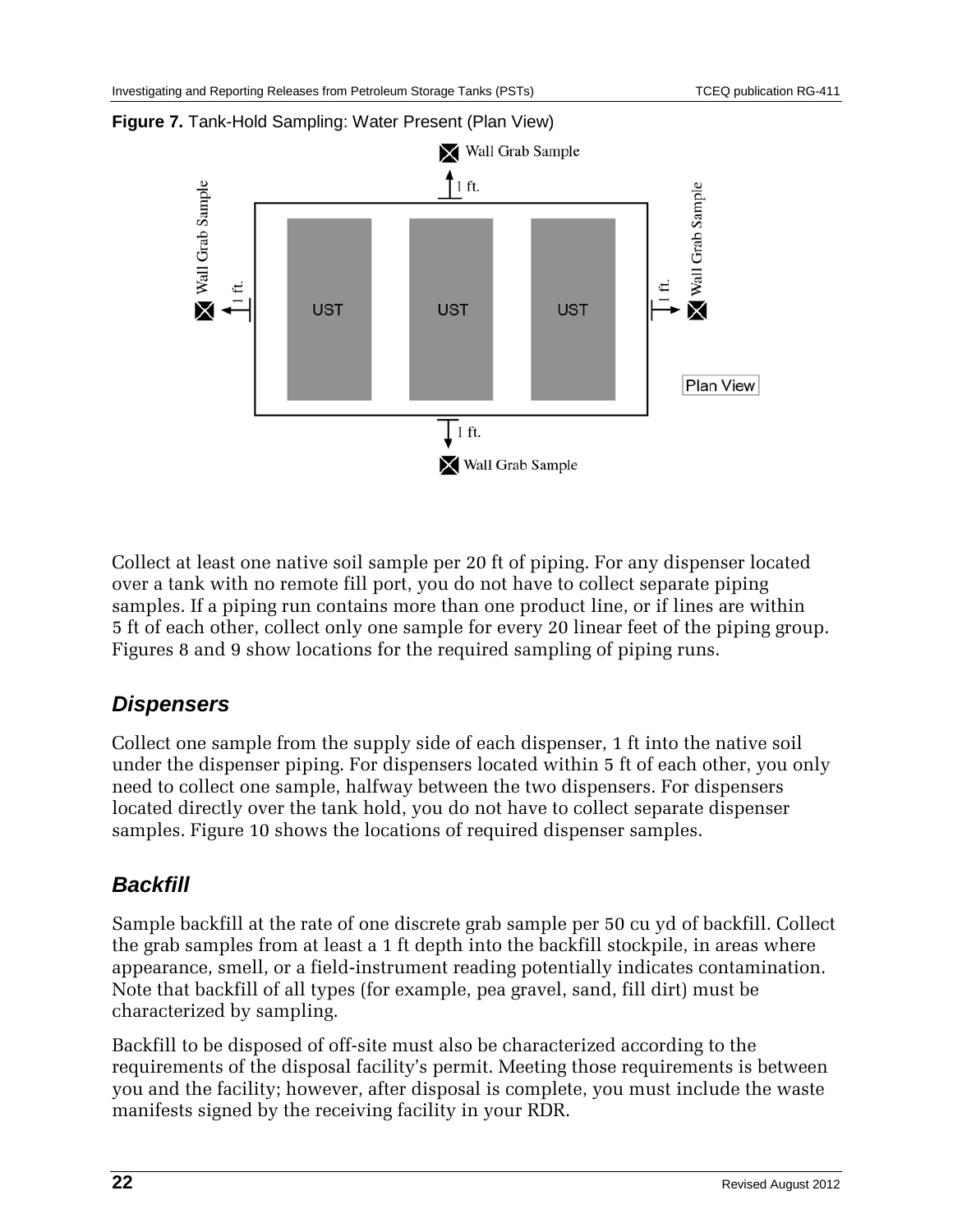### <span id="page-22-0"></span>**Figure 8.** Pipe-Trench Sampling (Cross-Section)



<span id="page-22-1"></span>**Figure 9.** Pipe-Trench Sampling (Plan View)

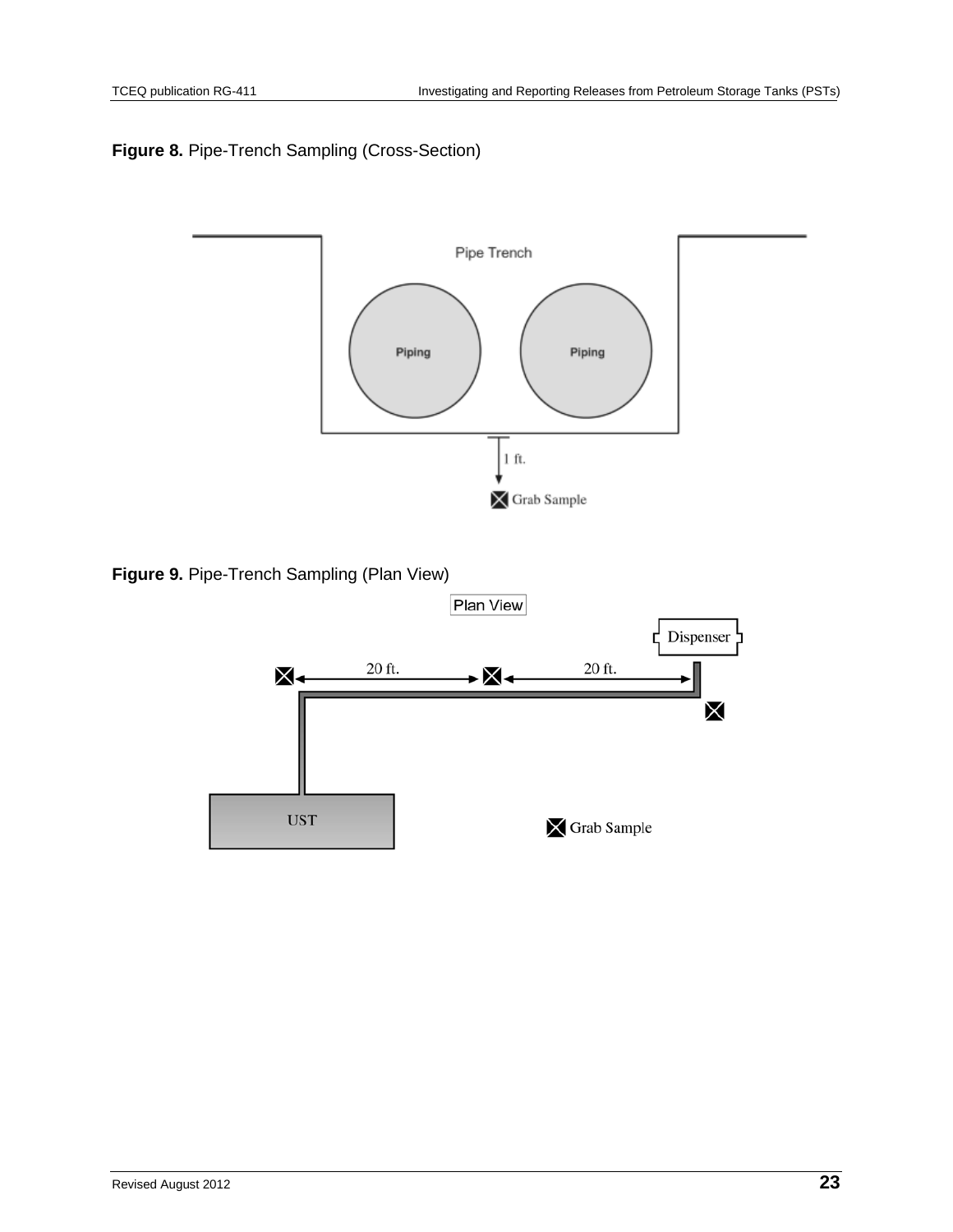### <span id="page-23-0"></span>**Figure 10.** Dispenser Sampling



Pile backfill removed from the tank hold or other parts of the tank system on plastic sheeting—6 mm polyethylene is recommended—while you wait for receipt of analytical results or off-site disposal. If the backfill will remain on-site for longer than 24 hours, or if precipitation is likely, cover the backfill stockpile with the plastic sheeting and anchor it securely in place until the backfill is either returned to the excavation or disposed of off-site.

Backfill may be returned to the tank hold if concentrations are below action levels. Contaminated backfill may be returned to the tank hold if (1) no open exposure pathway exists and (2) SPLP testing shows that contamination from soil remaining in place is not likely to leach unacceptably into groundwater in the future. Whether exposure pathways are open can often be determined by evaluating site features such as surface cover and utility locations; therefore, a full 500 ft receptor survey generally is not required. If conditions (1) and (2) above are not satisfied, contaminated backfill should be disposed of off-site, unless the native soil or groundwater is affected and the release determination results in the issuance of an LPST number for the site. In that situation, contaminated backfill returned to the tank hold will be considered in the site assessment and can be addressed during remediation.

### *Groundwater*

Measure for the presence of a release where contamination is most likely, taking into account the nature of the stored substance, the type of backfill, the depth to groundwater, and other factors appropriate for identifying the presence and the source of the release.

The TCEQ strongly recommends that, before any release-related investigation, you assemble information on local groundwater conditions (for example, depth to water, formation type). Sources of this information may include:

**•** UST tank-hold observation wells (if any),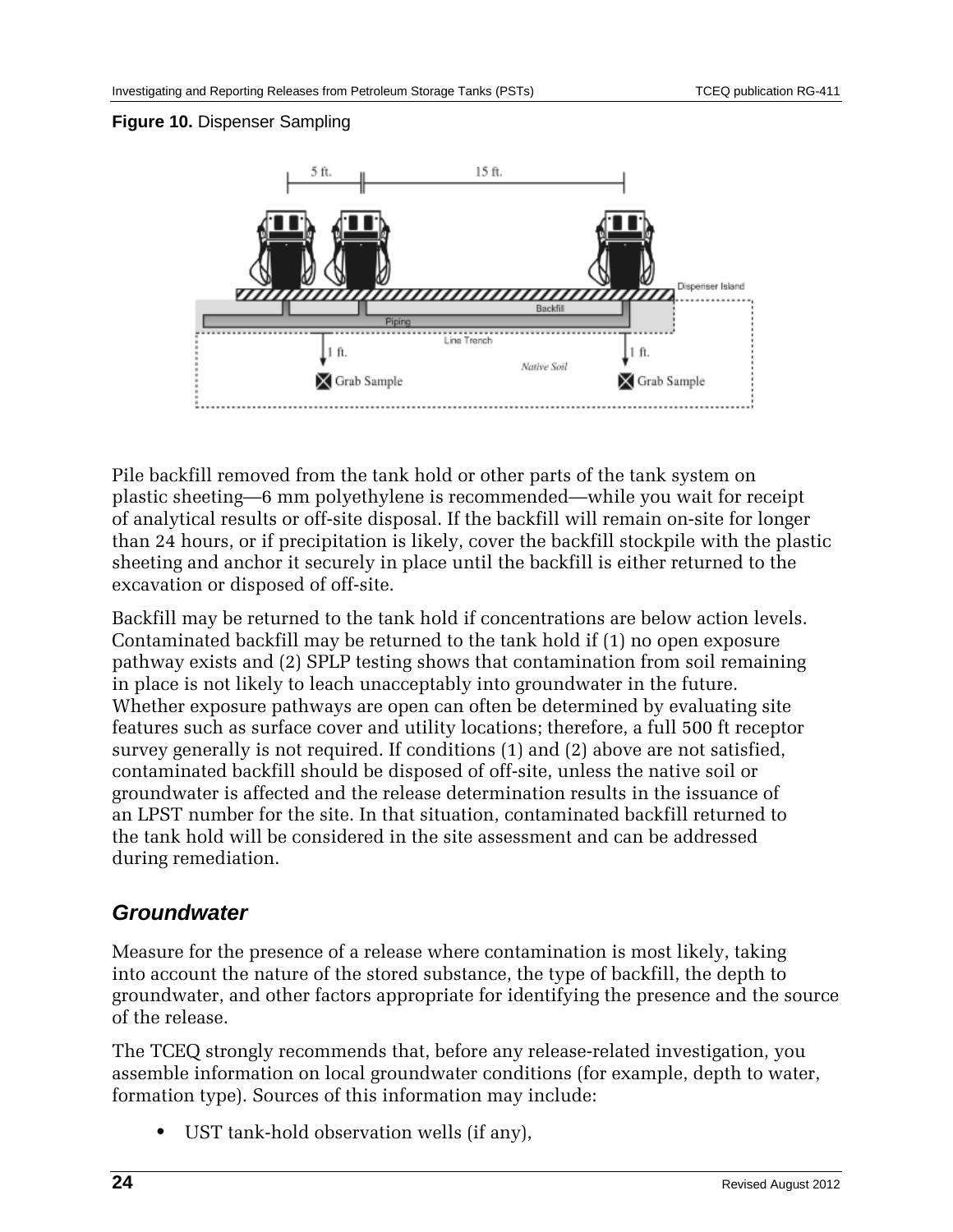- **•** TCEQ regional inspectors familiar with the area,
- **•** state records on adjacent LPST sites or nearby water wells,
- **•** water-well drillers familiar with the area,
- local county extension agents,
- **•** city utility offices,
- **•** USGS topographic maps, and
- **•** published regional or local groundwater reports. The Texas Water Development Board and the Texas Bureau of Economic Geology are often good sources of this type of information.

If water is in the tank hold—even if you do not believe it to be groundwater—collect a representative sample as soon as possible after it is exposed to the atmosphere, and have it analyzed for the appropriate COCs. You may sample preexisting tank-hold observation wells, if any, instead of collecting open-excavation water samples. If analytical results for the tank-hold water exceed a groundwater action level, you must then collect a representative groundwater sample from a well installed in the uppermost water-bearing zone.

To obtain a groundwater sample representative of *in situ* conditions, install a monitoring well (temporary or permanent) or well point that is appropriately screened and sand-packed across the zone of concern. Develop the well or well point to minimize turbidity, and purge it properly before collecting samples. The wells or well points can be of any diameter and can be installed by direct-push methods or by other methods, such as the use of a hollow-stem auger.

The length of screen used generally should be 10 feet or less. If a longer screen is used, explain the need. Position the screen at the vertical location within the water column that is most likely to intercept the contaminants of concern—typically at or near the top of the water table for PST contamination. Take care to:

- **•** seal off the outside of the well or well point at the ground surface to prevent intrusion of surface runoff, and
- **•** drill and install the sampling point so as to prevent contamination from upper zones being dragged vertically downward.

The TCEQ recommends the use of a low-flow pump to purge the well before sampling and, if the sample has turbidity exceeding 10 NTUs, filtering the groundwater samples with pores 10 micrometers or larger. The purpose of low-flow sampling and filtering is to minimize turbidity and to ensure collection of a representative sample.

Note that use of a vacuum truck is not an acceptable method of purging before sampling.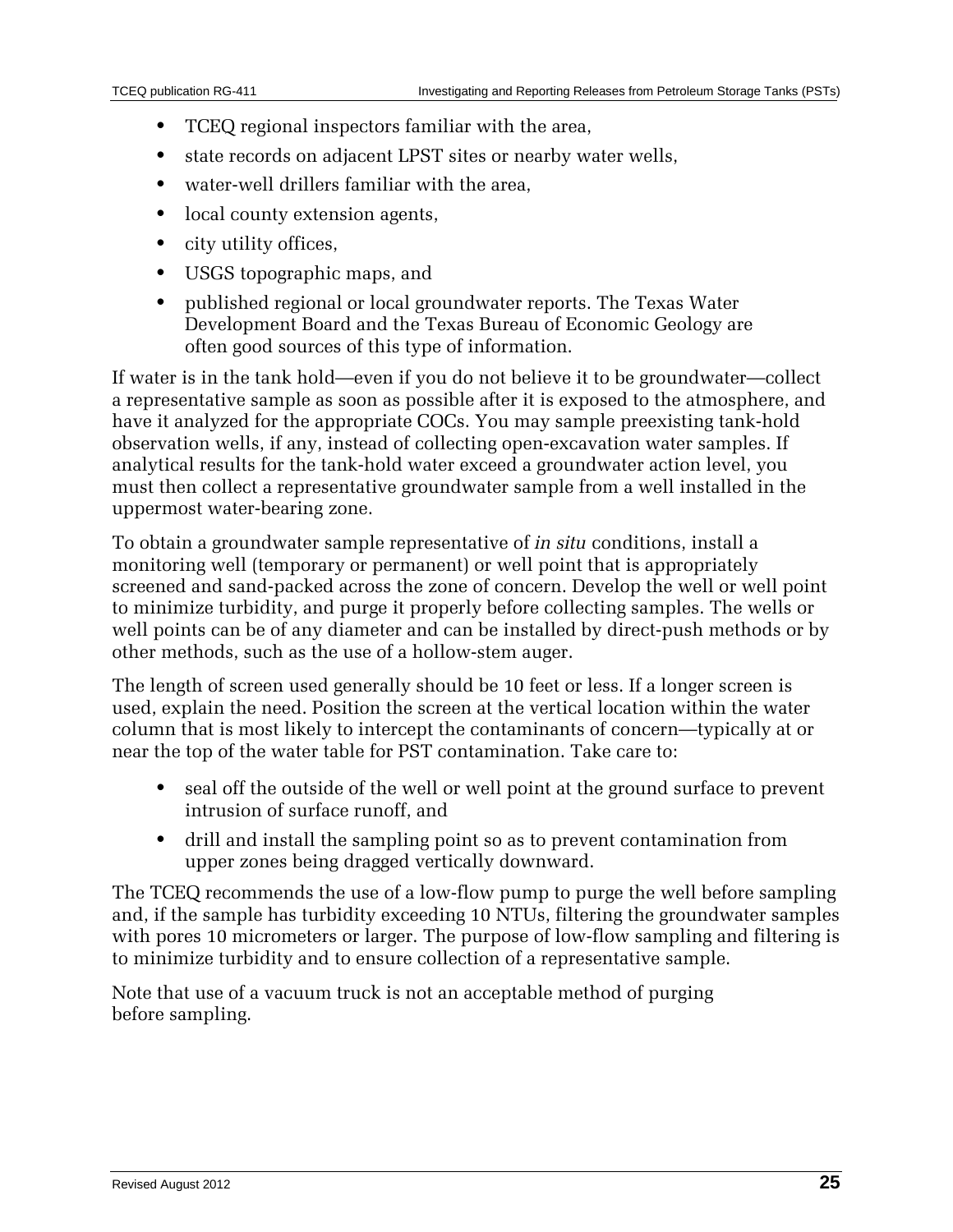## *Sampling at Tank Systems Remaining in Place*

Tank systems may be abandoned in place and may also remain operational during both change-in-service activities and real estate assessments. These situations affect the areas that may be easily sampled.

For tank systems that remain in place, start soil borings at one corner of the tank hold and install them about every 25 feet around the tank-hold perimeter, as shown in Figure 11. Locate the borings within 3 to 5 feet of the tanks, and angle them in, toward and under the tanks, if possible. Drill and sample piping trenches and dispenser islands in a similar manner.

The total boring depths must be about 1 foot lower than the bottom of the tank hold, pipe chase, or dispenser excavation. Collect two samples from each tank-hold boring: the first at the interval with the highest indication of contamination (staining, odors, field instrument reading). If no obvious contamination is present, collect a sample from just above the soil-water interface if water is present; or between the midpoint of the maximum tank diameter and total depth (TD). Collect a second sample at boring TD. If water is encountered, at least one well or other sampling point must be installed, developed, purged, and sampled.



<span id="page-25-0"></span>**Figure 11.** Tank-Hold Sampling for Tank Systems Remaining in Place

 $\oslash$  Boring Location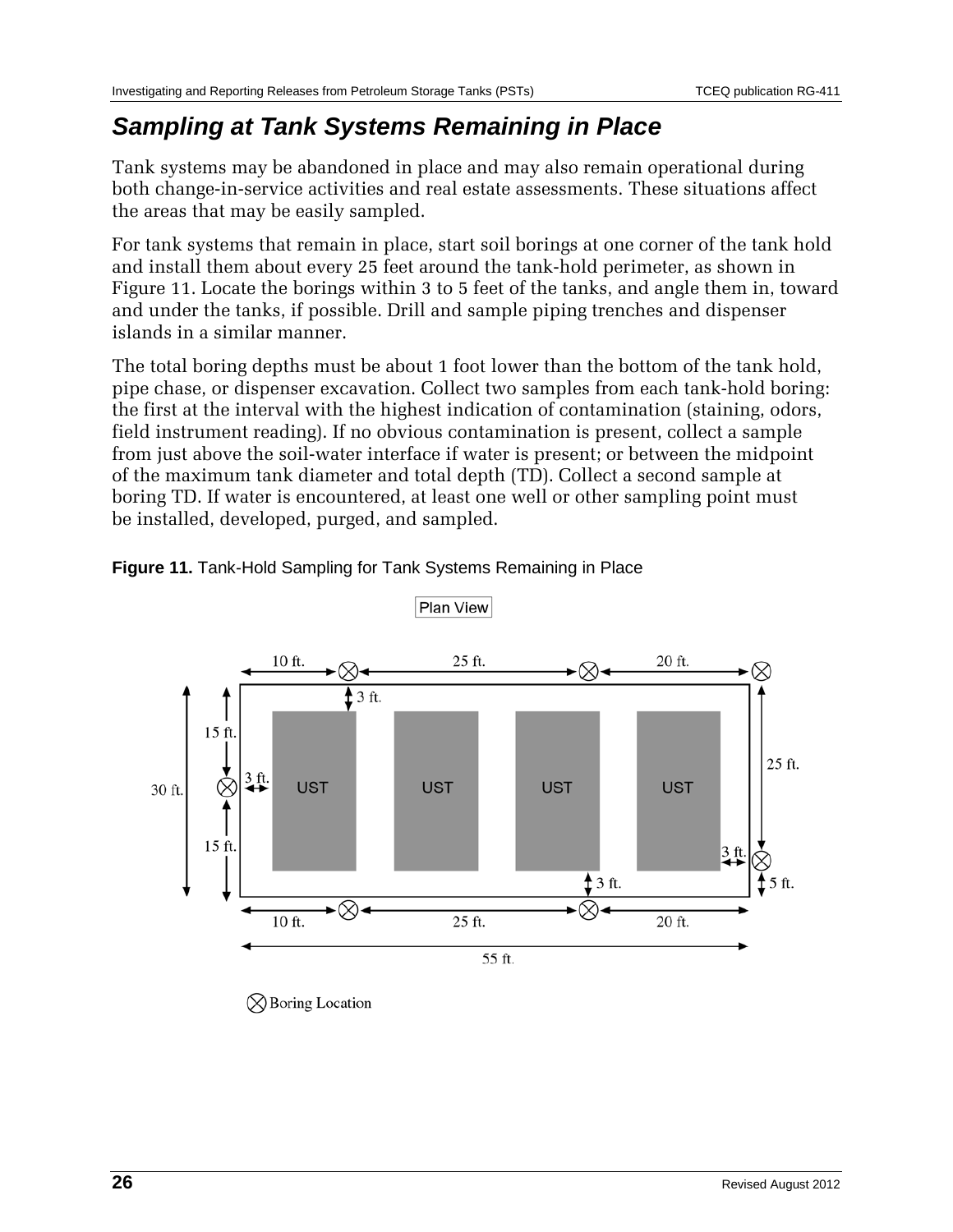## *Analytical Requirements*

### *General*

The PST Program has established requirements for responsible parties to demonstrate that analytical data they submit to the program for release determination are of known and documented quality and were generated by a laboratory accredited for standards of the National Environmental Laboratory Accreditation Conference (NELAC) under the Texas Laboratory Accreditation Program as required in 30 TAC 25. Following these requirements established by the PST Program facilitates the TCEQ's determination of whether a release has occurred, and confirms that the data used in decision making were generated by a NELAC-accredited laboratory. Under the PST program, the responsible party is responsible for the quality of data it submits and must demonstrate an understanding of its usability.

### *Sample Handling, Analysis, and Reporting*

Table 3 summarizes the sample analyses, preservatives, and holding times required for the most common PST COCs. The COCs to be analyzed depend on the type of regulated substance stored or released, and on the environmental medium (soil or water). If the potential release source or substance is unknown (e.g., when previously unknown tanks are discovered during an assessment), samples must be analyzed for the full suite of VOCs to ensure identification of all possible COCs.

Analytical methods other than those methods listed may be acceptable. Call the TCEQ's PST Program at 512-239-2200 to obtain approval of any alternate methods before you mobilize for the field sampling event.

In addition to the standard laboratory method holding times listed in Table 3, the TCEQ requires all soil and water samples collected for a demonstration of regulatory compliance (such as release determination) to be received by the laboratory within two days of sample collection, unless this requirement is waived in writing by the TCEQ prior to collection. For additional information, refer to the July 31, 2003, TCEQ Remediation Division Interoffice Memorandum (IOM-073103), *Sample Handling and Preservation Procedures and the Collection Procedures for Groundwater Samples* (applicable to both soil and water samples), available at:

[<www.tceq.texas.gov/goto/pst-downloads>](http://www.tceq.state.tx.us/goto/pst-downloads)

### *Custody Seals for PST-Program Samples*

Each transport shuttle containing samples must be sealed with two custody seals bearing the printed site name and date, and the signature of the person maintaining custody of the samples. The seals should be placed perpendicular to the opening of the shuttle, as shown in Figure 13. After the custody seals are in place, packing tape should be wrapped over them and around the circumference of the shuttle.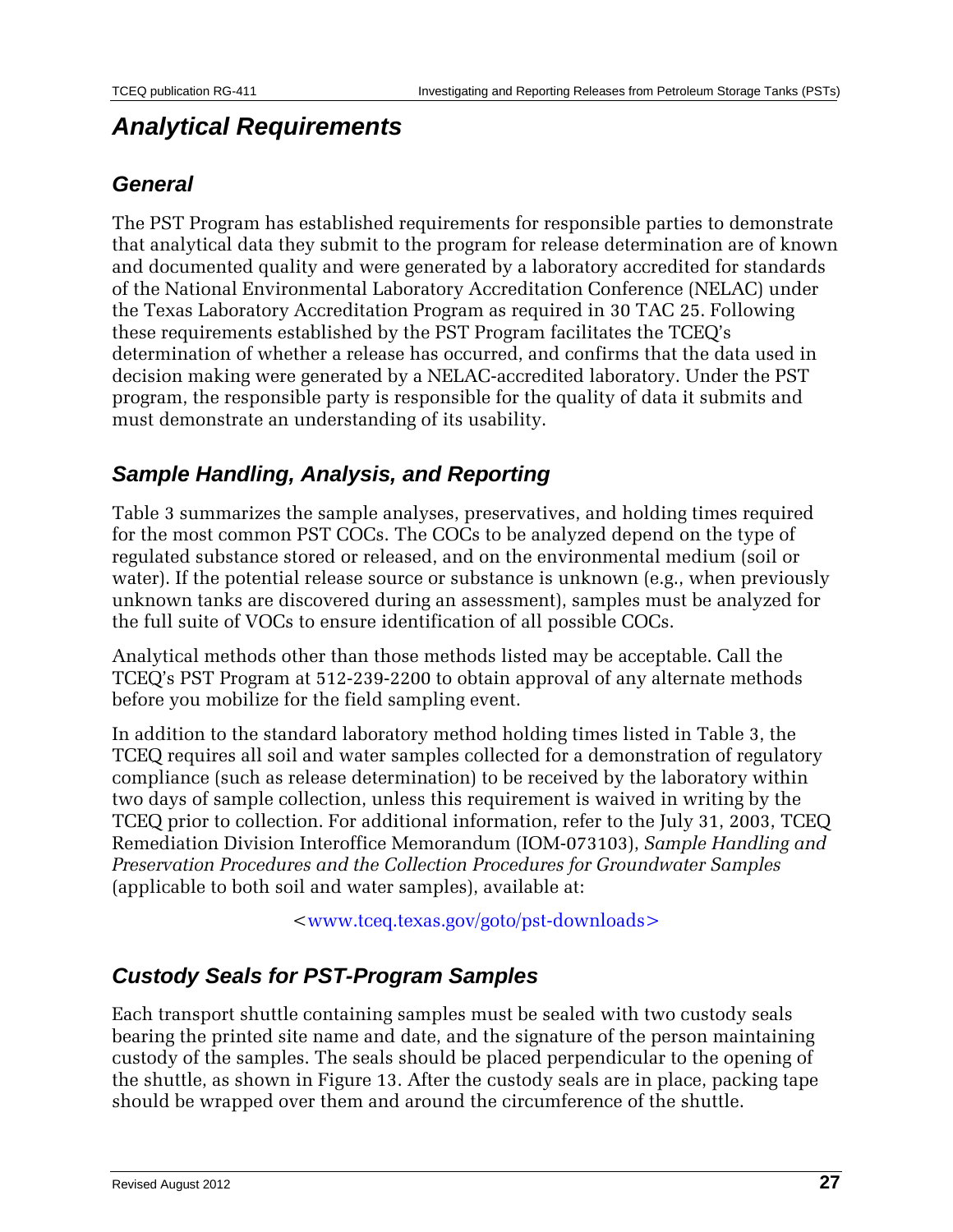

<span id="page-27-0"></span>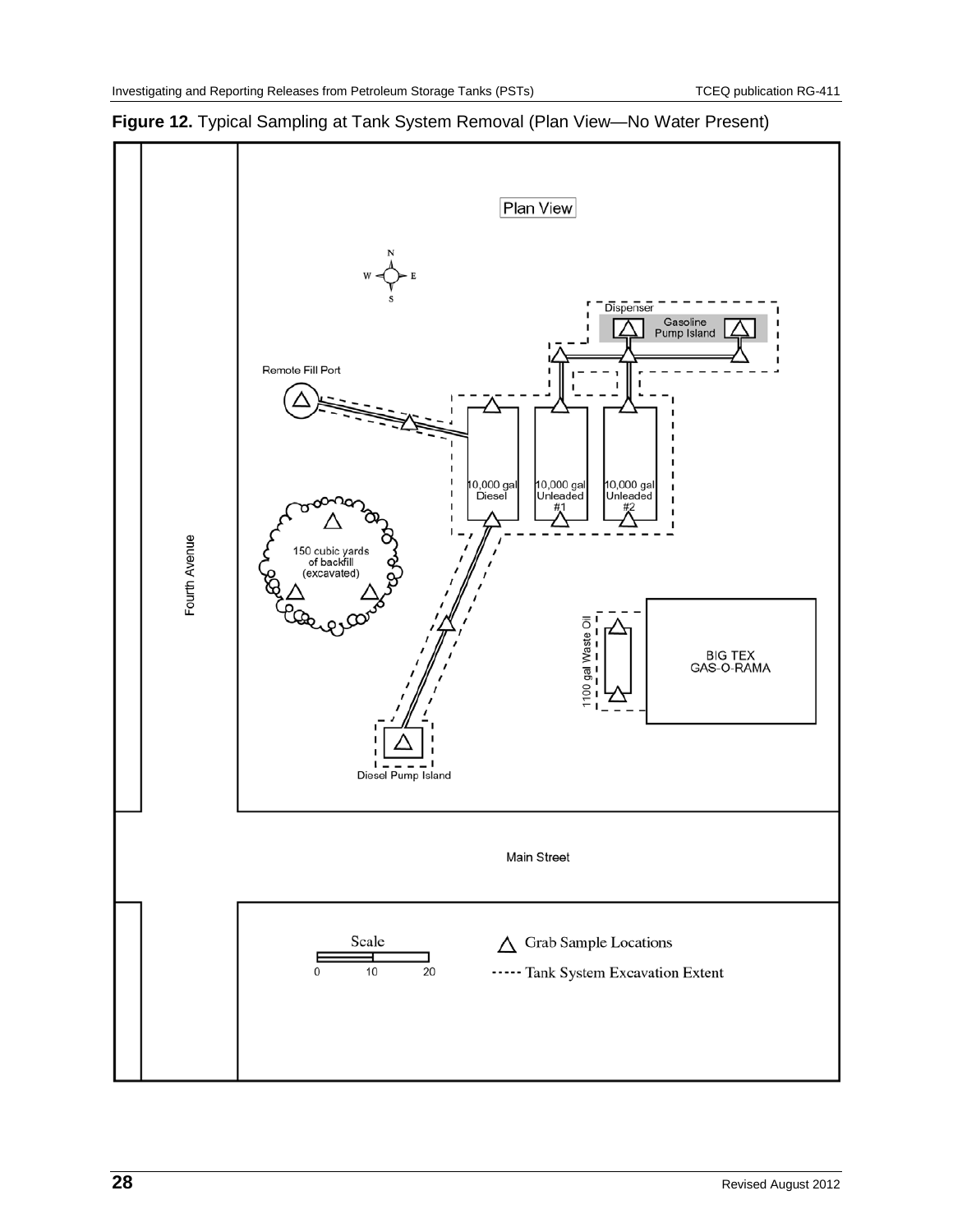### <span id="page-28-0"></span>**Figure 13.** Placement of Custody Seals



### *Before You Mobilize to the Field*

### *Important Analytical Terms*

The responsible party is responsible for the quality of the data submitted to the TCEQ; therefore, the agency highly recommends that both the responsible party and his or her representative (RCAS, CAPM, LOSS) who will be dealing with the samples and laboratory become familiar with the following three terms:

- **•** The *method detection limit* (MDL) is the minimum concentration at which the laboratory can detect a chemical in a clean, unadulterated laboratory-grade sample.
- **•** The *method quantitation limit* (MQL) is the lowest concentration of a COC the lab can detect and quantify under standard analytical method conditions. The MQL is defined as the lowest non-zero standard in the laboratory's initial calibration curve.
- **•** The *sample detection limit* (SDL) is the lab's MDL for a specific COC in a particular sample, after adjustments for sample-specific factors such as moisture content or dilution.

### *Key Items to Discuss with Your Lab*

Discuss the following with your laboratory before field mobilization:

**•** Using the information in Tables 3 and 4, determine the number of samples you will be collecting from each sample location. Give the laboratory a list of the types of analyses you will request and the number of samples you will send for each analysis. Normally, based on that information, the laboratory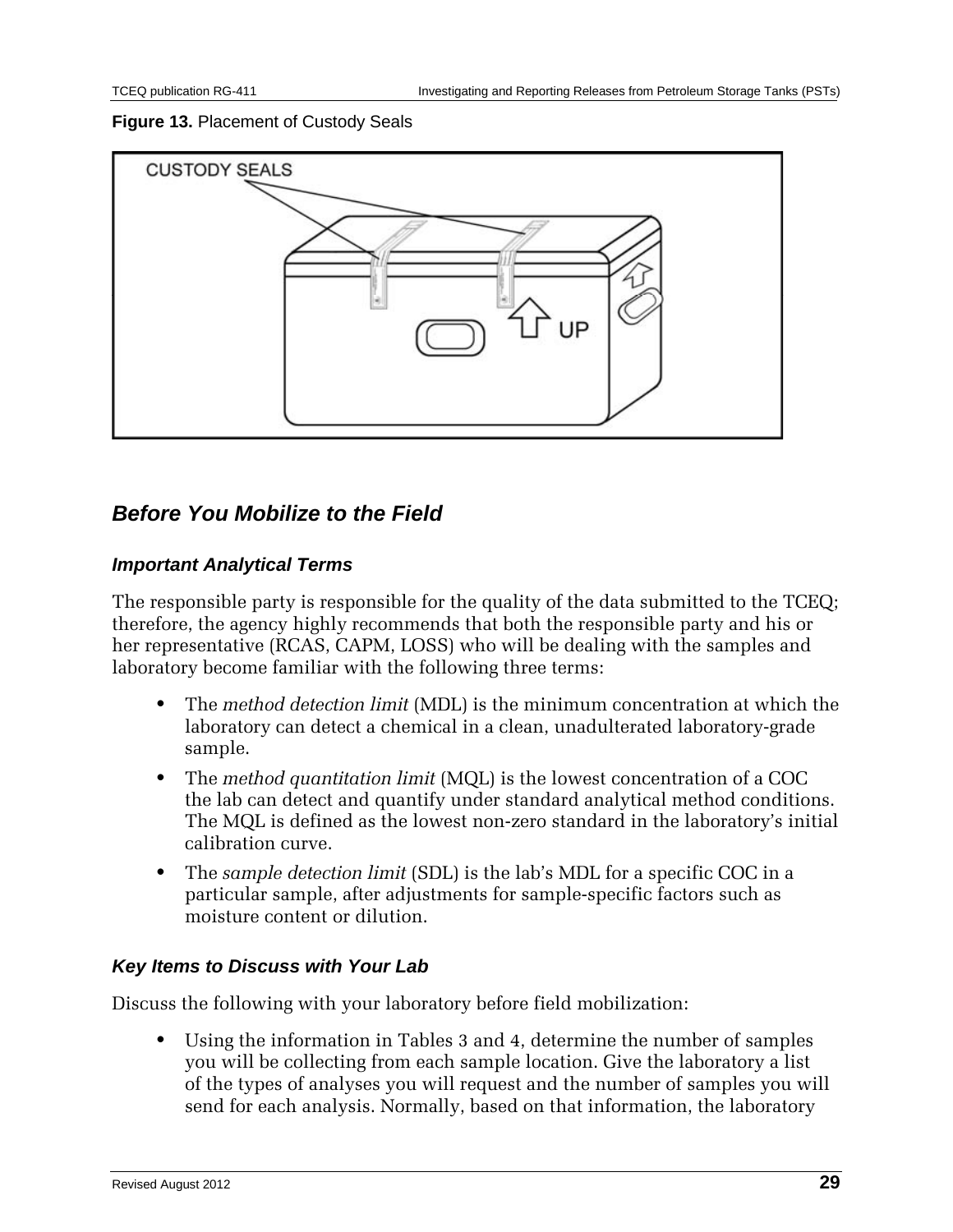will furnish you the appropriate number of coolers, sample jars, and custody seals needed in the field. Submitting this list to the laboratory well before it receives the samples is especially important for samples to be analyzed for PAHs. Some laboratories need advance notice to allow them to prepare the instrumentation for the PAH analysis.

During these discussions, keep in mind that water and soil samples for TPH analysis are held for 14 days maximum, whereas water samples for PAH analysis are held for only 7 days maximum. If you are to collect samples for TPH analysis with subsequent analysis for PAHs in the sample with the highest TPH, the water TPH and water PAH samples need to be shipped to the laboratory as soon as possible to allow it adequate time to run the TPH analyses, to identify the sample to be analyzed for PAHs, and to run the PAH analysis.

- **•** Advise the laboratory that the sample analyses need to meet the requirements in this publication and specifically that the action levels differ significantly from action levels of other programs—for example, the Texas Risk Reduction Program. Give the laboratory a copy of the action levels it must meet with the analytical method it proposes to use. The MQLs for those analytical methods used must be less than or equal to the action levels or else the most sensitive standard available method must be used for the COC. For the methods it will use, verify that the laboratory has validated them at the MQLs needed for the project, and confirm that the laboratory is NELAC accredited under the Texas Laboratory Accreditation Program for each method to be used to generate the data for each analyte in each environmental matrix if those data are to be used by the TCEQ in making decisions.
- **•** Nondetected results for any COC must be reported as less than the value of the SDL—for example "< 0.005 mg/kg" when the SDL is 0.005 mg/kg. Do not use nominal terms, such as "ND," when reporting nondetected results for COCs. All detected and nondetected results will be compared to the PST Program action levels.
- **•** To determine that no release has occurred, all detected results and SDLs must be less than the PST action levels. Special laboratory actions may be needed when:
	- a COC is not detected at the site, but one or more of the SDLs exceed the action levels, a "no release" determination cannot be made, and special laboratory action is required to lower the SDLs of all nondetected results to less than action levels; or
	- a COC is detected at the site at concentrations less than the PST action level, but one or more of the SDLs exceed the action levels, a "no release" determination cannot be made, and special laboratory action is required to lower the SDLs of all nondetected results to less than action levels.
- **•** All COCs with analytical responses greater than the MDL must be reported as having been detected. For detected results greater than the MDL but less than the MQL, the laboratory should estimate the concentration of the COC in the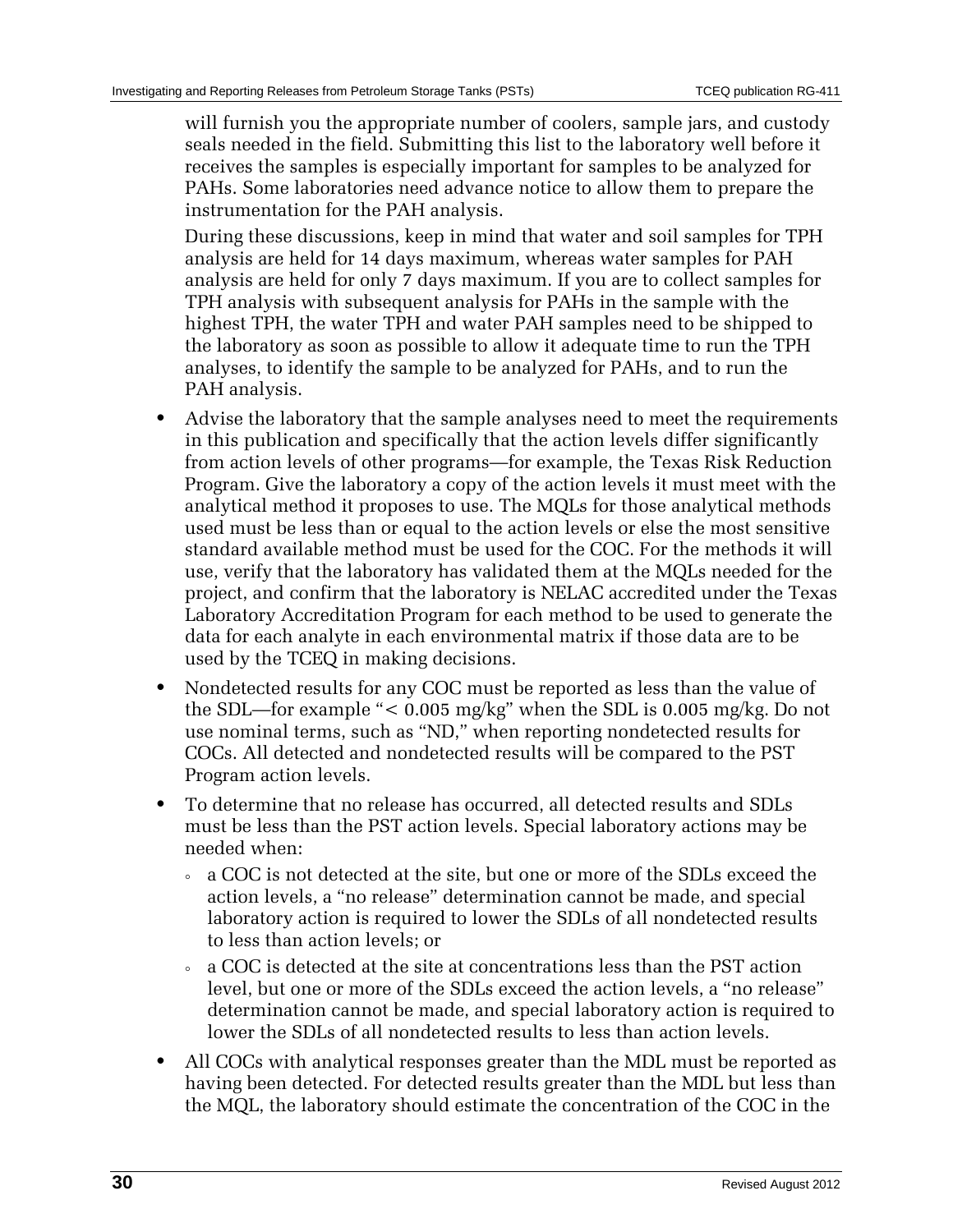<span id="page-30-0"></span>

| <b>Substance</b><br>Stored <sup>a</sup>                           | <b>Constituents</b>                                                         | Analytical<br>Methods $a,b$                  | <b>Preservative</b>                                                                                                   | <b>Holding Time</b> <sup>c</sup>                                                  | <b>Comments</b>                                                                                                                                                                         |
|-------------------------------------------------------------------|-----------------------------------------------------------------------------|----------------------------------------------|-----------------------------------------------------------------------------------------------------------------------|-----------------------------------------------------------------------------------|-----------------------------------------------------------------------------------------------------------------------------------------------------------------------------------------|
| Gasoline, diesel, jet<br>fuels, and nos. 1, 2,<br>and 4 fuel oils | <b>BTEX</b> and<br><b>MTBE</b>                                              | 8021 or 8260                                 | Cool to $<$ 6 $\degree$ C.                                                                                            | 14 days                                                                           | Method 8260 is preferred-but not required-<br>for initial release characterization.                                                                                                     |
|                                                                   | <b>TPH</b>                                                                  | TX1005                                       | Cool to $< 6^{\circ}$ C<br>immediately upon<br>collection. Hold at<br>$-12$ °C at lab before<br>and after extraction. | Extract within 14 days of<br>collection. Analyze within<br>14 days of extraction. | Report the results of the following ranges:<br>$nC_6$ –n $C_{12}$<br>$> nC_{12}-nC_{28}$<br>$> nC_{28}-nC_{35}$<br>$nC_6 - nC_{35}$                                                     |
|                                                                   | <b>PAHs</b><br>if TPH greater<br>than $nC_{12}$ is<br>detected <sup>d</sup> | 8310 or 8270 <sup>e</sup><br>(if applicable) | Cool to $<$ 6 $\degree$ C.                                                                                            | Extract within 14 days of<br>collection. Analyze within<br>40 days of extraction. | If analytical interference is observed or<br>suspected, sample extract should undergo<br>cleanup-for example, using Method 3611.                                                        |
| Waste oil or<br>unknown petroleum<br>products                     | <b>VOCs</b><br>(including<br><b>BTEX</b> and<br>MTBE)                       | 8260                                         | Cool to $<$ 6 $\degree$ C.                                                                                            | 14 days                                                                           | Include all solvent-type volatile chemicals and<br>BTEX and MTBE in the initial 8260 analyses.<br>Other methods, such as Methods 8011 or 8021,<br>can be used during corrective action. |
|                                                                   | <b>TPH</b>                                                                  | TX1005                                       | Cool to $< 6^{\circ}$ C<br>immediately upon<br>collection. Hold at<br>$-12$ °C at lab before<br>and after extraction. | Extract within 14 days of<br>collection. Analyze within<br>14 days of extraction. | Report the results of the following ranges:<br>$nC_6 - nC_{12}$<br>$> nC_{12}-nC_{28}$<br>$> nC_{28}-nC_{35}$<br>$nC_6 - nC_{35}$                                                       |
|                                                                   | <b>PAHs</b><br>if TPH greater<br>than $nC_{12}$<br>detected <sup>d</sup>    | 8310 or 8270 <sup>e</sup><br>(if applicable) | Cool to $< 6^{\circ}$ C.                                                                                              | Extract within 14 days of<br>collection. Analyze within<br>40 days of extraction. | If analytical interference is observed or<br>suspected, sample extract should undergo<br>cleanup-for example, using Method 3611.                                                        |
| Hydraulic fluid,<br>lubricating oils, no. 6<br>fuel oil           | <b>TPH</b>                                                                  | TX1005                                       | Cool to $<$ 6 $\degree$ C upon<br>collection. At lab, hold<br>at $-12^{\circ}$ C at lab.                              | Extract within 14 days of<br>collection. Analyze within<br>14 days of extraction. | Report the results of the following ranges:<br>$nC_6 - nC_{12}$<br>$> nC_{12}-nC_{28}$<br>$> nC_{28}-nC_{35}$<br>$nC_6 - nC_{35}$                                                       |
|                                                                   | <b>PAHs</b><br>if TPH greater<br>than $nC_{12}$ is<br>detected <sup>d</sup> | 8310 or 8270 <sup>e</sup><br>(if applicable) | Cool to $< 6^{\circ}$ C.                                                                                              | Extract within 14 days of<br>collection. Analyze within<br>40 days of extraction. | If analytical interference is observed or<br>suspected, sample extract should undergo<br>cleanup-for example, using Method 3611.                                                        |

*(Table footnotes appear on following page.)*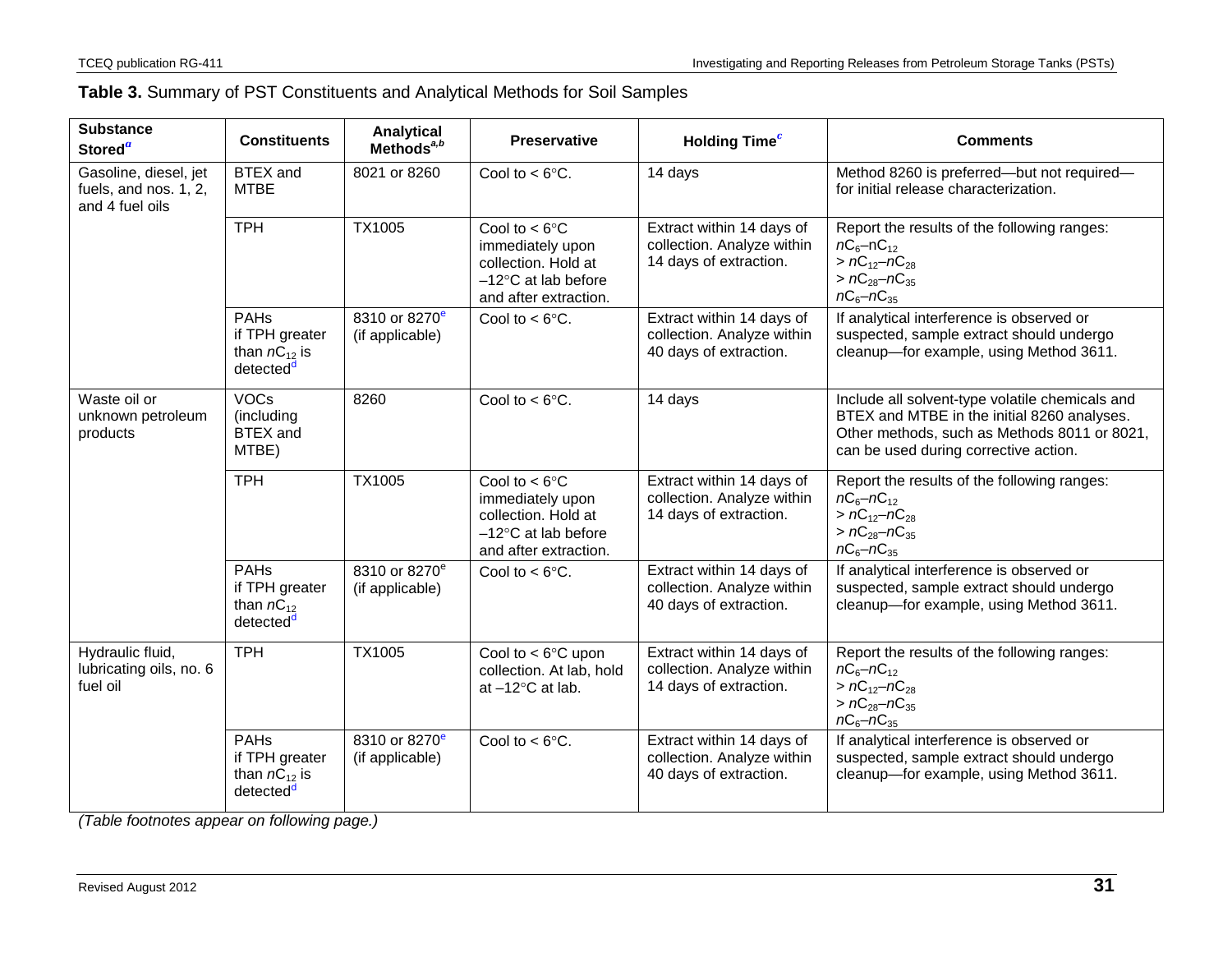<sup>a</sup> For release determination by the PST Program, the MQLs for the analytical methods used should be less than or equal to the action levels, or else the most sensitive standard available method must be used for the COC. The MQL for a chemical is the lowest nonzero standard used in the laboratory's initial calibration curve, as described in Method SW846-8000.<br> **PEPA SW-846 methods, except where noted.** The analyses.<br>
<sup>c</sup> Holding times assume preservation as noted, unless otherwise indicated.

<span id="page-31-1"></span><span id="page-31-0"></span><sup>1</sup> The MQLs for TPH must be less than or equal to 50 mg/kg (soil) for each carbon range (i.e.,  $nC_6 - nC_{12}$ ,  $\ge nC_{12} - nC_{28}$ , and  $\ge nC_{28}$  to  $nC_{35}$  or  $nC_{36}$ ). Analytical responses detected above the laboratory's method detection limit (MDL) (i.e., observed above the MDLs and meeting the qualitative identification criteria specified either in the analytical method used, or in the laboratory's standard operating procedure) should be reported as detected results. If the response is detected below the MQL but above the MDL, the results should be reported at the concentration estimated by the laboratory and flagged

<span id="page-31-2"></span><sup>e</sup> Method 8270 using select ion monitoring or a low-level PAH approach is recommended because it minimizes false-positive detections of PAHs. Regardless of the method used, the MQL of the method must be less than or equal to the respective PST Program action level or else the most sensitive standard available method must be used for the COC.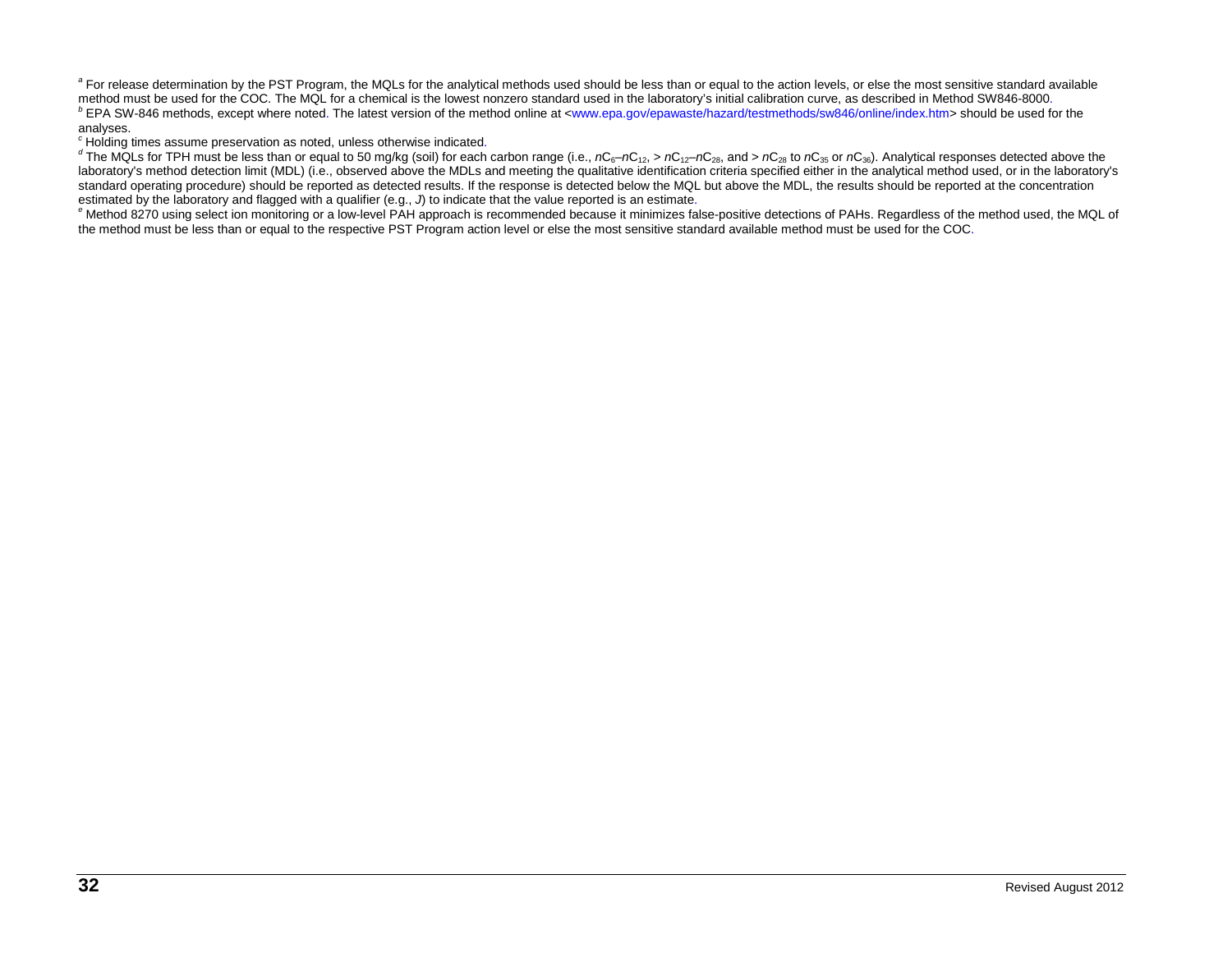<span id="page-32-4"></span><span id="page-32-3"></span><span id="page-32-2"></span><span id="page-32-1"></span>

|  |  | <b>Table 4.</b> Summary of PST Constituents and Analytical Methods for Water Samples |
|--|--|--------------------------------------------------------------------------------------|
|--|--|--------------------------------------------------------------------------------------|

<span id="page-32-6"></span><span id="page-32-5"></span><span id="page-32-0"></span>

| <b>Substance</b><br><b>Stored<sup>a</sup></b>                     | <b>Constituents</b>                                                         | Analytical<br>Methods <sup>ab</sup>             | <b>Preservative</b> <sup>c</sup>                                                                                                             | Holding Time <sup>d</sup>                                                         | <b>Comments</b>                                                                                                                                                                            |
|-------------------------------------------------------------------|-----------------------------------------------------------------------------|-------------------------------------------------|----------------------------------------------------------------------------------------------------------------------------------------------|-----------------------------------------------------------------------------------|--------------------------------------------------------------------------------------------------------------------------------------------------------------------------------------------|
| Gasoline, diesel, jet<br>fuels, and nos. 1, 2,<br>and 4 fuel oils | <b>BTEX</b> and<br><b>MTBE</b>                                              | 8021 or 8260                                    | Cool to $<$ 6 $\degree$ C and adjust<br>pH to < 2 with $H_2SO_4$ ,<br>HCl, or solid NaHSO <sub>4</sub> .                                     | 14 days.                                                                          | Method 8260B is preferred-but not<br>required-for initial release characterization.                                                                                                        |
|                                                                   | <b>TPH</b>                                                                  | TX1005                                          | Cool to $<$ 6 $\degree$ C and adjust<br>pH to < 2 with $H_2SO_4$ ,<br>HCl, or solid NaHSO <sub>4</sub> .<br>Hold extract at -12°C.           | Extract within 14 days.<br>Analyze within 14 days of<br>extraction.               | Report the results of the following ranges:<br>$nC_6 - nC_{12}$<br>$> nC_{12}-nC_{28}$<br>$> nC_{28} - nC_{35}$<br>$nC_6 - nC_{35}$                                                        |
|                                                                   | <b>PAHs</b><br>if TPH greater<br>than $nC_{12}$ is<br>detected <sup>5</sup> | 8310 or<br>82706<br>(if applicable)             | Cool to $<$ 6 $\degree$ C and use<br>amber glass sample<br>containers.                                                                       | Extract within 7 days of<br>collection. Analyze within<br>40 days of extraction.  | If analytical interference is observed or<br>suspected, sample extract should undergo<br>cleanup-for example, using Method 3611.                                                           |
| Waste oil or unknown<br>petroleum products                        | <b>VOCs</b><br>(including BTEX<br>and MTBE)                                 | 8260                                            | Cool to $<$ 6 $\degree$ C and adjust<br>pH to < 2 with $H_2SO_4$ ,<br>HCl, or solid NaHSO <sub>4</sub> .                                     | 14 days.                                                                          | Include all solvent-type volatile chemicals and<br>BTEX and MTBE in the initial 8260 analyses.<br>Other methods, such as 8011 or 8021, can be<br>used during corrective action activities. |
|                                                                   | <b>TPH</b>                                                                  | TX1005                                          | Cool to $<$ 6 $\degree$ C and adjust<br>pH to < 2 with $H_2SO_4$ ,<br>HCl, or solid NaHSO <sub>4</sub> .<br>Hold extract at $-12^{\circ}$ C. | Extract within 14 days.<br>Analyze within 14 days of<br>extraction.               | Report the results of the following ranges:<br>$nC_6 - nC_{12}$<br>$> nC_{12}-nC_{28}$<br>$> nC_{28}-nC_{35}$<br>$nC_6 - nC_{35}$                                                          |
|                                                                   | <b>PAHs</b><br>if TPH greater<br>than $nC_{12}$<br>detected <sup>e</sup>    | 8310 or<br>82706<br>(if applicable)             | Cool to $<$ 6 $\degree$ C and use<br>amber glass sample<br>containers.                                                                       | Extract within 7 days of<br>collection. Analyze within<br>40 days of extraction.  | If analytical interference is observed or<br>suspected, sample extract should undergo<br>cleanup-for example, using Method 3611.                                                           |
| Hydraulic fluid,<br>Lubricating oils, no. 6<br>fuel oil           | <b>TPH</b>                                                                  | TX1005                                          | Cool to $<$ 6 $\degree$ C and adjust<br>pH to < 2 with $H_2SO_4$ ,<br>HCI, or solid NaHSO <sub>4</sub> .<br>Hold extract at $-12^{\circ}$ C. | Extract within 14 days of<br>collection. Analyze within<br>14 days of extraction. | Report the results of the following ranges:<br>$nC_6 - nC_{12}$<br>$> nC_{12}-nC_{28}$<br>$> nC_{28}-nC_{35}$<br>$nC_6 - nC_{35}$                                                          |
|                                                                   | PAHS<br>if TPH greater<br>than $nC_{12}$ is<br>detected <sup>e</sup>        | 8310 or<br>8270 <sup>f</sup><br>(if applicable) | Cool to $<$ 6 $\degree$ C and use<br>amber glass sample<br>containers.                                                                       | Extract within 7 days of<br>collection. Analyze within<br>40 days of extraction.  | If analytical interference is observed or<br>suspected, sample extract should undergo<br>cleanup-for example, using Method 3611.                                                           |

*(Table footnotes appear on following page.)*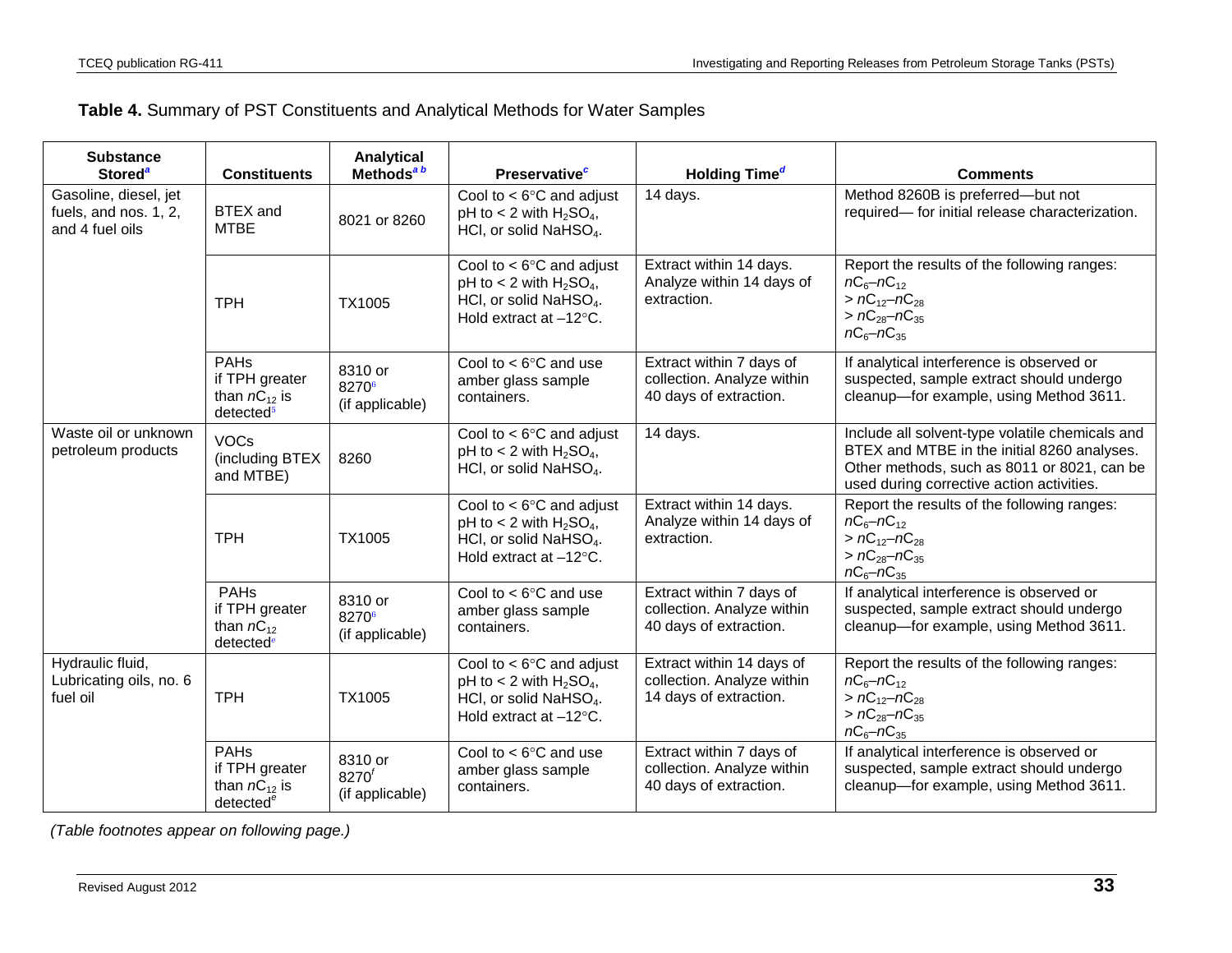<span id="page-33-0"></span><sup>a</sup> For release determination by the PST Program, the MQLs for the analytical methods used should be less than or equal to the action levels, or else the most sensitive standard method<br>available method must be used for the <sup>b</sup> EPA SW-846 methods, except where noted[.](#page-32-1) The latest version of the metho[d](#page-32-2) online at [<www.epa.gov/epawaste/hazard/testmethods/sw846/online/index.htm>](http://www.epa.gov/epawaste/hazard/testmethods/sw846/online/index.htm) should be used for the analyses.

<sup>c</sup> The water sample protocols summarized in the table assume the water has no residual free chlorine. For water samples with residual chlorine (e.g., collected from a public chlorinated supply), free chlorine must be remo

<span id="page-33-1"></span>

 $\sigma$  Holding time assumes preservation as noted, unless otherwise indicated[.](#page-32-3)<br>
<sup>e</sup> The MQLs for TPH must be less than or equal to 5 mg/L (water) for each carbon range (i.e.,  $nC_{6}-nC_{12}$ , >  $nC_{12}-nC_{28}$ , an[d](#page-32-4) >  $nC_{28}$  laboratory's method detection limit (MDL) (i.e., observed above the MDLs and meeting the qualitative identification criteria specified either in the analytical method used, or in the laboratory's standard operating procedure) should be reported as detected results. If the response is detected below the MQL but above the MDL, the results should be reported at the concentration [e](#page-32-5)stimated by the laboratory and flagged with a qualifier (e.g.,  $J$ ) to indicate that the value reported is an estimate.

<span id="page-33-2"></span> $^f$ Method 8270 using select ion monitoring or a low-level PAH approach is recommended because it minimizes false-positive detections of PAHs. Regardless of the method used, the MQL of the method must be less than or equal to the respective PST Program action level, or else the most sensitive standard method must be used for the CO[C](#page-32-6).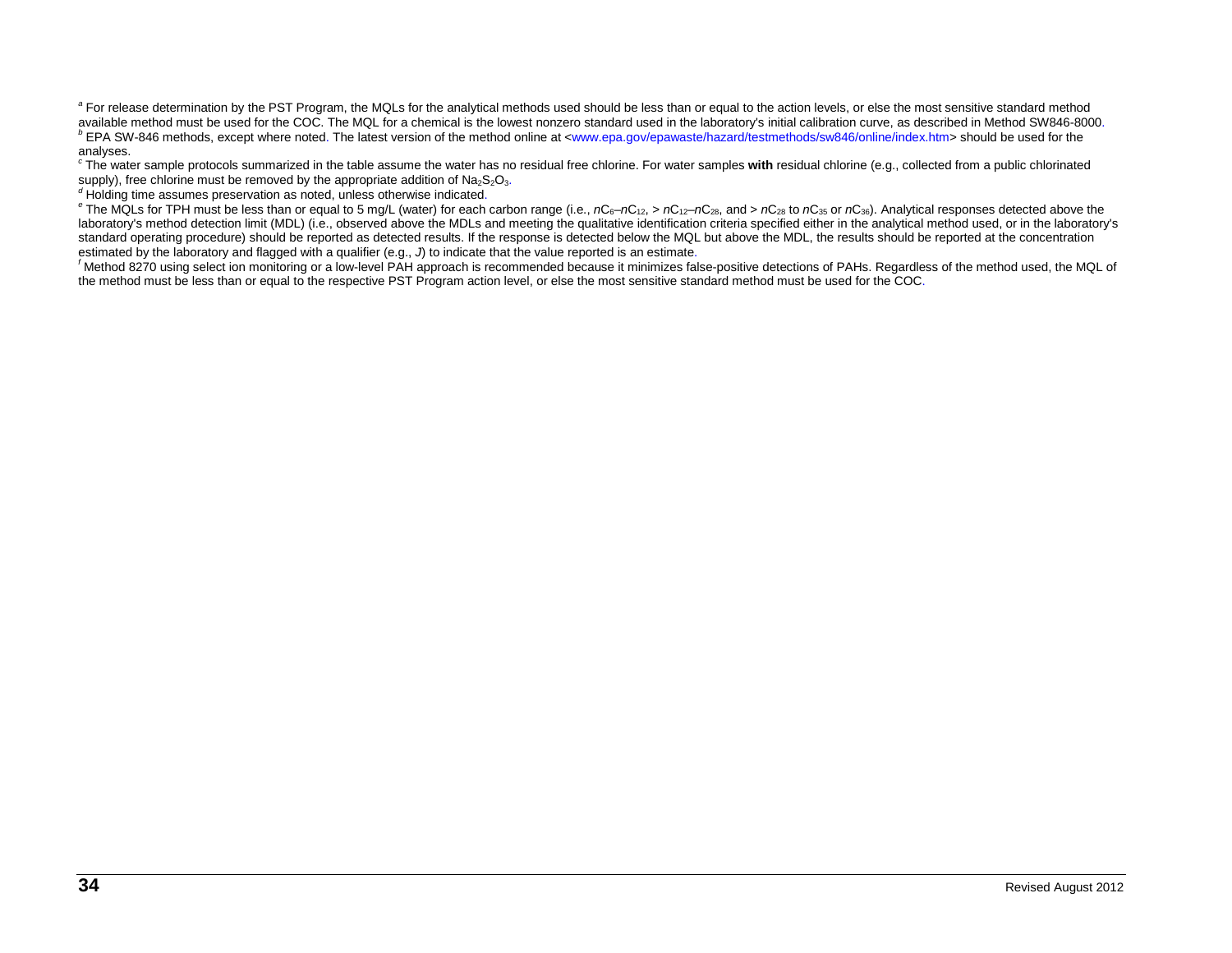environmental sample, report the estimated value, and qualify the value with a flag such as *J* to indicate that it is an estimate.

- **•** All reported results must reflect sample-specific factors such as percent moisture for soils, the effects of laboratory preparations and cleanups, dilutions, and any other laboratory adjustments. For example, the results for soils **must** be reported on a dry-weight basis.
- **•** Ask the laboratory to report preliminary data you can use as soon as possible after the analysis to compare detected and nondetected results to the action levels. If any SDLs are greater than their corresponding action levels, or if there are any other irregularities that may affect data usability, you can work with the laboratory, within the remaining holding time for the samples, to resolve the problem (see "Lab Analysis Problems—What to Do").

### *Analyzing for PAHs and Interpreting the Data*

When TPH is detected in the  $> nC_{12}$  range, analyze the sample with the highest concentration of TPH  $> nC_{12}$  for PAHs. Use an analytical method capable of achieving MQLs below the action levels for the PAHs or use the most sensitive standard method available for the COC. The analytical methods capable of achieving MQLs below the action levels for PAHs are SW846-8270 low-level PAH analysis, SW846-8270 SIM, or SW846-8310. The laboratory should be able to achieve MQLs below the action levels for the PAHs in water and soils. *Note:* SW846-8310 is prone to false positives, indicating one or more PAHs is present in the sample when the PAHs are not present. If the laboratory uses SW846-8310, it is recommended the laboratory perform confirmation analyses to verify the presence of the PAHs by using a dissimilar column or detector from that used in the original analysis or a definitive method such as SW846-8270 SIM.

When interpreting PAH data, keep in mind the following: PAH compounds are large plate-like molecules with low to very low solubility in water and high to very high values for  $log K_{oc}$ . These chemical and physical parameters respectively indicate PAHs have little affinity for water but do have an affinity for the organic fraction in soil, so the nature of PAHs is to adhere to the soil when released into the environment. The PAHs will not move readily through the soil under environmental conditions. In a TPH-contaminated soil, the PAHs are much more soluble in the TPH and tend to travel with the TPH as it moves on and through the soil and in water.

In using laboratory results for PAHs, keep in mind the following: PAHs are some of the most widespread organic pollutants and are most prevalent in soot and urban runoff. In addition to their presence in fossil fuels, they are also created, or formed, by incomplete combustion of fossil fuels, carbon-containing fuels, and biomass such as wood and coal, and are also components of coal tars used in wood treatment, asphalts, and some asphalt-sealant mixtures. PAHs generally travel together through the environment—if you see one you should expect others. Carcinogenic PAHs comprise a very small percentage by weight of fresh fuel, for example, the benzo(*a*)pyrene at 0.0008 weight percent in diesel. The noncarcinogenic PAHs comprise relatively higher weight percents, for example, the smallest PAH, naphthalene, at 0.8 weight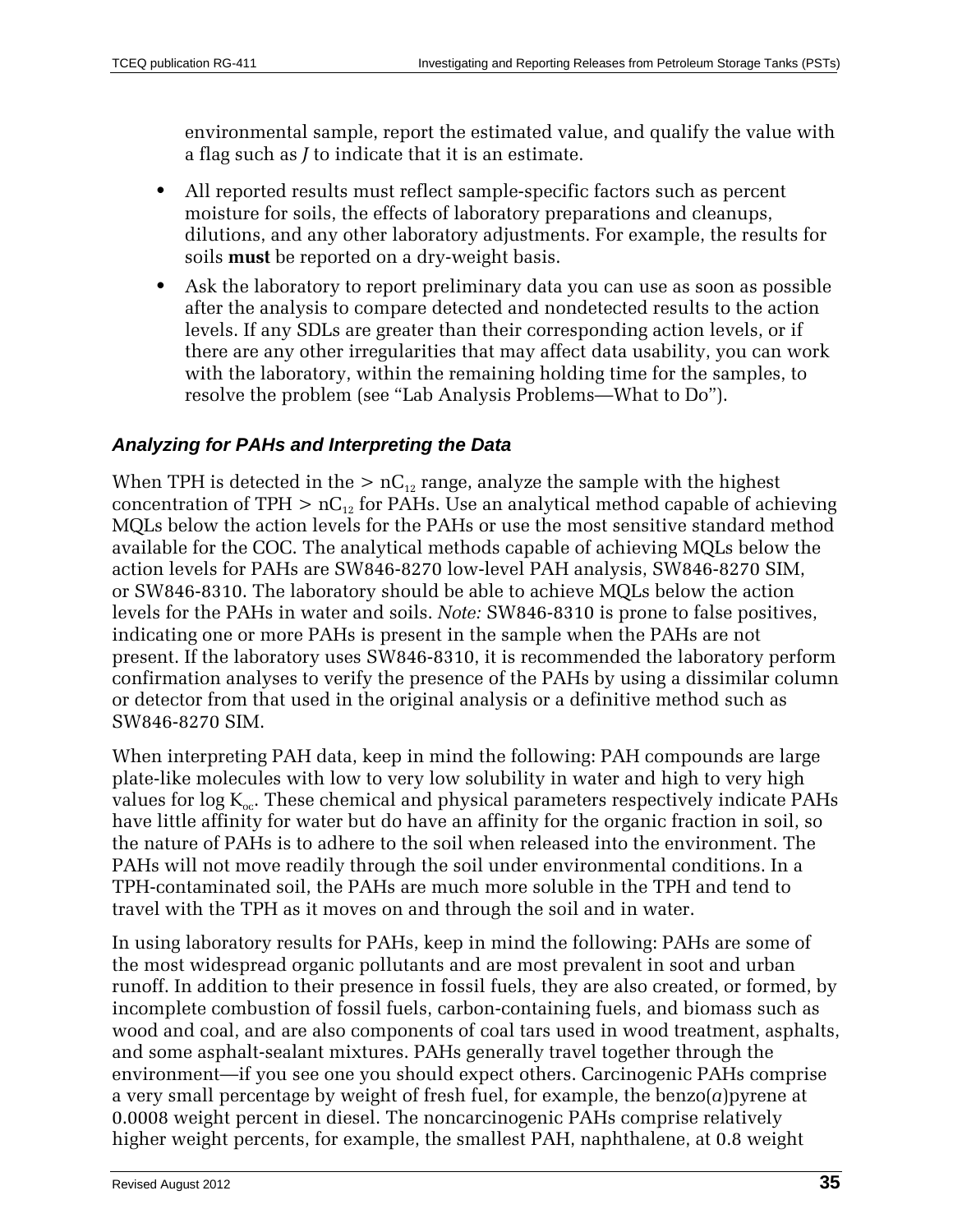percent. PAHs slowly to very slowly degrade relative to other hydrocarbons in the TPH, thus they become more prominent as the fuel weathers. When more than two PAHs are detected and the sample detection limit (SDL) for one or more of the other nondetected PAHs exceeds the action levels, the data user should assume the nondetected PAHs reported at SDLs exceeding the action levels are likely present in the sample. When no PAHs are detected in the sample but the SDLs for all of the PAHs exceed the action levels, the data user should assume PAHs are present in the sample at concentrations exceeding one or more of the action levels. To demonstrate compliance when no PAHs are detected in the sample and the SDLs are less than or equal to 0.0002 mg/L for most of the PAHs, the data user can use the SDLs reported for all of the PAHs.

### *What to Submit to the TCEQ*

Table 5 summarizes two of the analytical data items that must be included with the Release Determination Report form (TCEQ-00621) to facilitate the TCEQ's review of whether a release has occurred.

These items are discussed in more detail below.

### *Laboratory Data Package*

The following items must be included in the data package supplied by the laboratory:

- 1. Completed field chain-of-custody form(s) including:
	- a. date and time of sample collection
	- b. date and time custody is relinquished from the field
	- c. date and time of sample receipt by the laboratory
	- d. temperature of samples as received by the laboratory
	- e. field identification number for each sample

<span id="page-35-0"></span>**Table 5.** Items to Include in the Release-Determination Report

| <b>Item</b>                | <b>Description</b>                                                                                                                                                                                                        | <b>Who Generates</b>                                                       |
|----------------------------|---------------------------------------------------------------------------------------------------------------------------------------------------------------------------------------------------------------------------|----------------------------------------------------------------------------|
| Laboratory data<br>package | Legible field chain-of-custody forms, sample receipt<br>documentation, certificates of analysis including<br>QA/QC sample analysis, list of MQLs, and<br>laboratory case narrative (see additional information<br>below). | Laboratory                                                                 |
| Data review<br>summary     | Discussion as to whether the data are of sufficient<br>quality to meet the program and project objectives.<br>Documents that the laboratory data package was<br>reviewed.                                                 | Responsible party<br>or representative<br>independent of the<br>laboratory |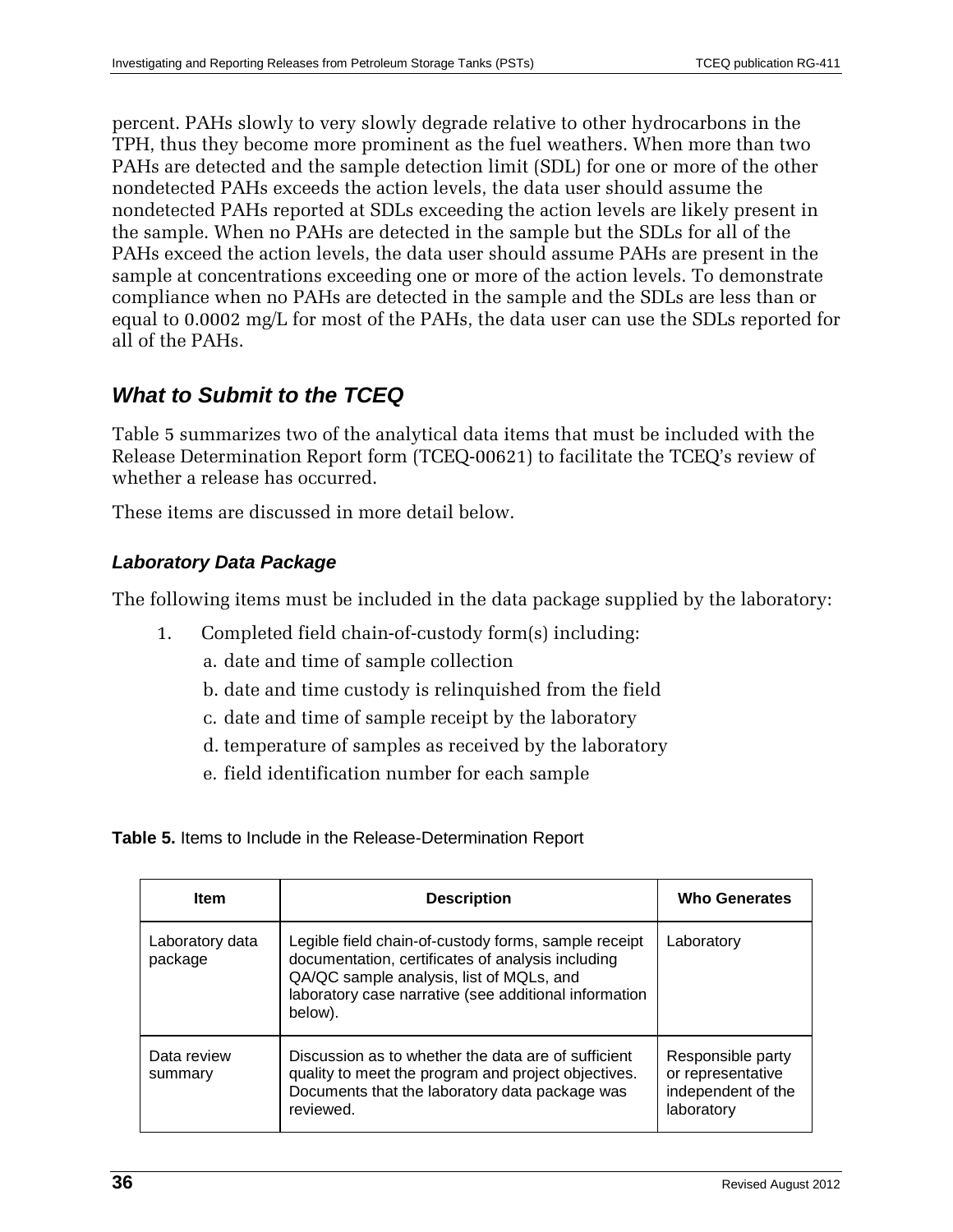- 2. Cross-reference between the field identification number and the laboratory identification number assigned to each sample.
- 3. Analytical test reports (certificates of analysis) for each environmental sample, including:
	- a. the information listed in NELAC Standard 5.13 (available at [<www.nelac-institute.org/standards.php>](http://www.nelac-institute.org/standards.php))
	- b. the analytical data reported as (1) the measured or estimated concentration for detected results, and as (2) less than the SDL for nondetected results
- 4. QA/QC data, including:
	- a. Test reports for laboratory blank samples and laboratory control samples.
	- b. The surrogate recovery data for each environmental, laboratory control, and laboratory blank sample, as applicable to the analytical method used. Include the percent recovery and the laboratory's quality control limits for surrogate recovery for the method used. The surrogate recovery data can be submitted in the data package on a standard form used by the laboratory, or on the test report for each sample.
	- c. Matrix spike / matrix spike duplicate (MS/MSD) sample results, if the sample used for the MS/MSD analysis was from the site of concern. The MS/MSD results should include the percent recovery and relative percent difference for the COC in the environmental medium.
	- d. Laboratory duplicates, if performed by the laboratory.
	- e. A list of the MQLs. Note that a new list of MQLs does not necessarily have to be generated for each sample analysis—the list can be a copy of the laboratory's standard analyte list with current MQLs for the analytical method.
- 5. A laboratory case narrative, or laboratory review checklist, that:
	- a. documents the laboratory's technical review of all of the data it generated;
	- b. notes any problems or anomalies observed in the receipt, handling, preparation, or analysis of the samples;
	- c. discusses possible effects any such problems may have on the quality of the data generated for each sample; and
	- d. certifies the laboratory is NELAC accredited under the Texas Laboratory Accreditation Program for the analytes, matrices, and methods reported in the data package, except as noted by the laboratory.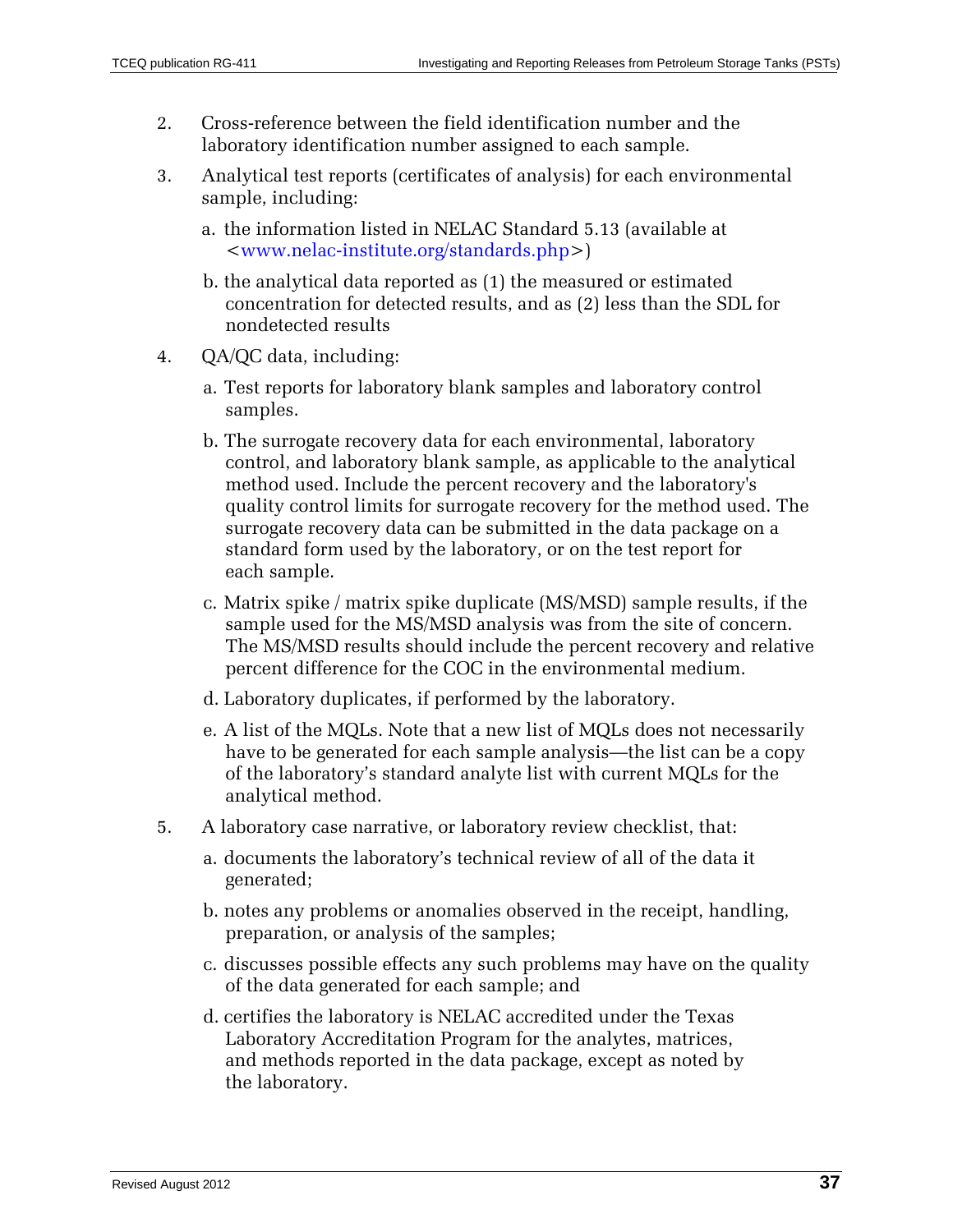### *Data Review Summary*

The responsible party (or the responsible party's representative independent of the laboratory) prepares the data review summary. The summary is prepared by first reviewing the laboratory data package and associated case narrative, or laboratory review checklist, for any problems in the analytical data. Evaluate the quality control parameter data. Compare the detected and nondetected results to the action levels. Overall, the review should focus on whether the data can be used to demonstrate that a release has not occurred.

Discuss—at a minimum—the following items in the data review summary:

- **•** Were any problems or anomalies observed in the data by the lab or by the person?
- **•** What actions (if any) did the lab take to resolve problems or anomalies?
- **•** Is the quality of the data sufficient for making a release determination?

### *Lab Analysis Problems—What to Do*

One of the most common laboratory data problems the PST Program encounters is when the SDL, for a COC reported as "nondetected," exceeds the applicable PST Program action level. When that happens, it is not possible to determine whether there has been a release that requires action on the part of the TCEQ and the responsible party. This problem is illustrated in the following example:

A groundwater sample is collected during a routine tank removal and is analyzed within proper holding times for benzene. The laboratory analyzes the sample on an instrument with an MQL of 0.001 mg/L and an MDL of 0.0005 mg/L. The laboratory reports benzene as not detected in the sample at an SDL of < 0.050 mg/L. Since the laboratory's MDL is 0.0005 mg/L, the "nondetected" result of  $\lt$  0.050 mg/L for benzene indicates the laboratory diluted the sample by 100 times. That 100-fold dilution raised the SDL from 0.0005 mg/L to the 0.05 mg/L. The action level for benzene in groundwater is 0.005 mg/L, which is lower than the SDL of 0.05 mg/L. Since the presence or absence of benzene in the 0.005 to 0.05 mg/L range is not known, a determination of "no release" cannot be made.

Elevated SDLs could result from sample interferences or lab problems (or both). If TPH is detected in the carbon range of concern, for example,  $nC_6$ – $nC_{12}$ , and all the individual COCs in that carbon range—for example, the BTEX—are not detected, but the SDLs are elevated, the problem may be due to sample interferences. In this case, direct the lab to take the following steps to achieve a lower SDL:

- **•** Reevaluate the chromatogram.
- **•** Reanalyze the sample using the same method, giving attention to the qualitative aspects of the analysis.
- **•** Reanalyze the sample using a different method, such as gas chromatography– mass spectrometry in the select ion-monitoring mode (GC/MS-SIMs).
- **•** Clean the sample (if possible) and reanalyze with a focus on lowering the SDL.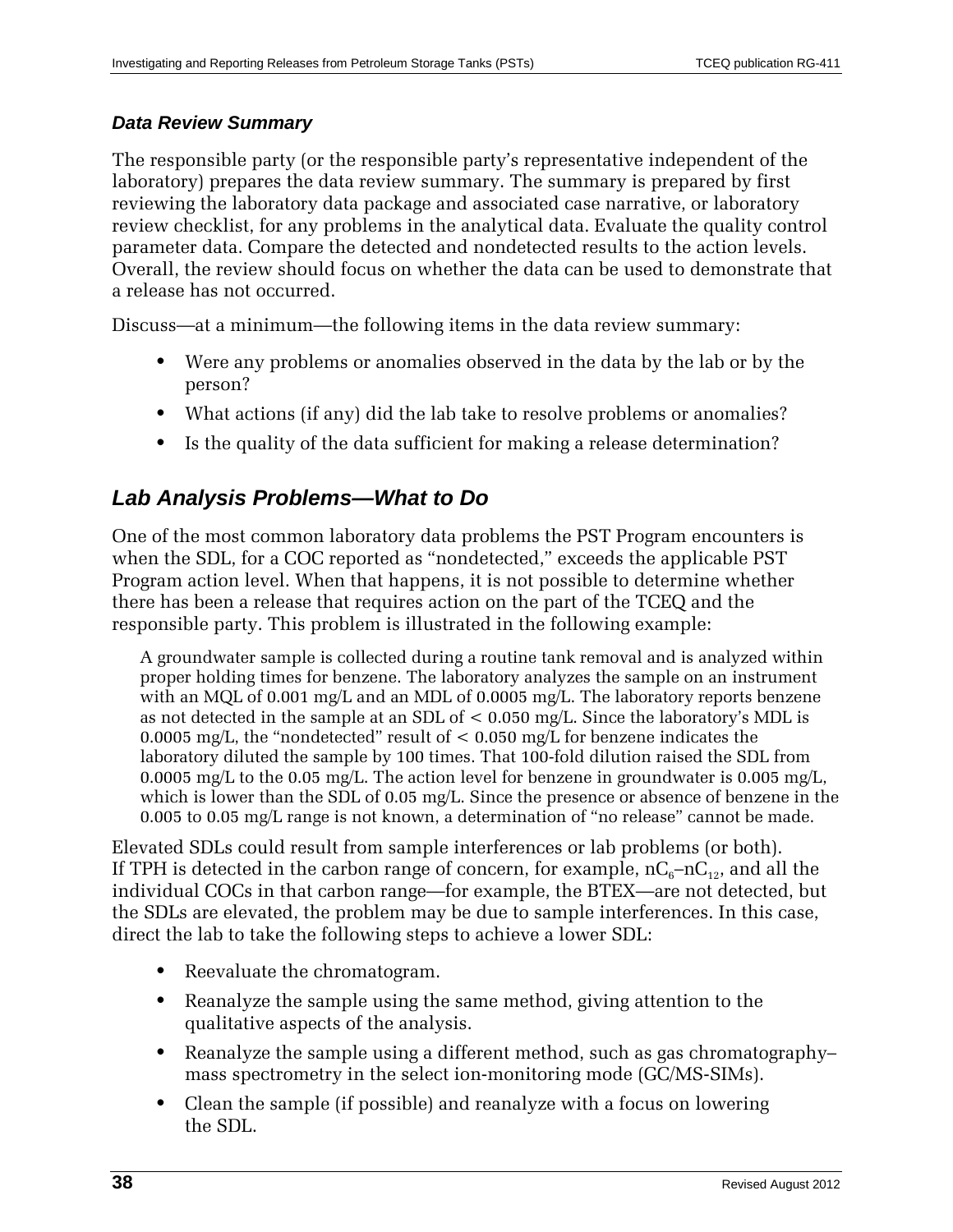If TPH is not present in the carbon range of concern, the elevated SDLs may result from lab problems. For example, if the SDLs for BTEX exceed the action level, but no TPH is found in the  $C_6-C_{12}$  range, then the elevated SDLs are likely caused by problems in the laboratory or the presence of non-petroleum contaminants in the sample. Therefore, advise the lab to:

- **•** review its analytical processes to determine the cause of the elevated SDLs;
- **•** submit a revised test report with an explanation of the problem and the corrective action taken; and
- **•** resample and analyze the sample with the improved process.

Otherwise, consider the SDL results to be the detected concentrations. Take actions to remediate the release, and collect confirmation samples to demonstrate that the concentrations remaining at the site do not exceed the PST ALs. Include in the release-determination report a discussion of the actions taken.

Table 6 and Figure 14 contain information that can help you work with your lab to resolve any data problems encountered. If the problems cannot be resolved, resampling and reanalysis may ultimately be required to finalize the release determination.

*Note:* most analytical data problems can be avoided via good communication with your lab prior to field mobilization.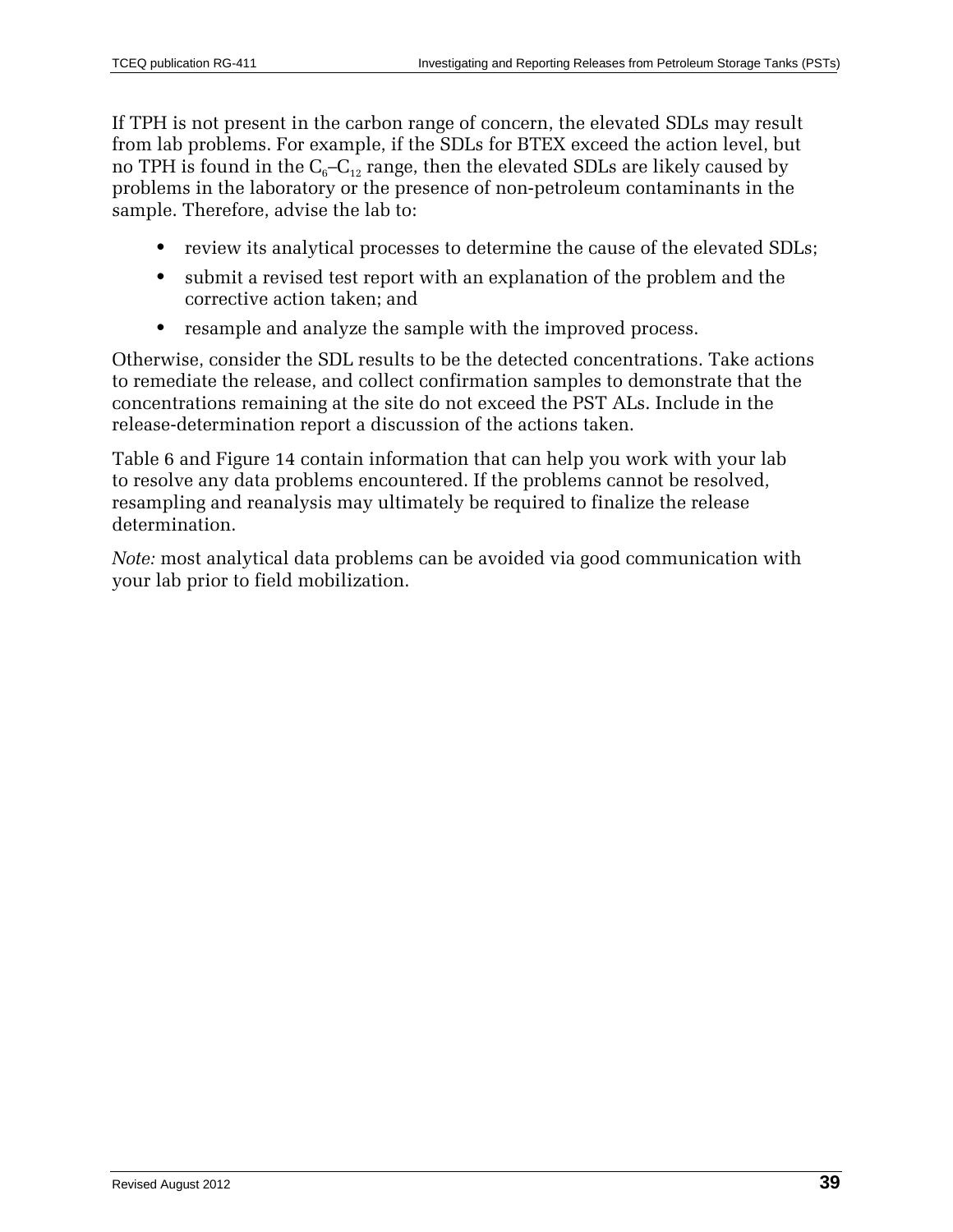### **Table 6.** TCEQ Response Matrix for Analytical Data Issues in PST Release-Determination Submissions

| Any<br>NDS <sup>a</sup><br>greater<br>than<br>AL(s) | Any Ds <sup>a</sup><br><b>Greater than</b><br>AL(s) | <b>Actions to Take on Analytical Data</b><br>Issues <sup>b</sup>                                                                  | Release?             | <b>Actionable</b><br>Release? <sup>c</sup> | <b>LPST Number</b><br>Assigned? | <b>Type of Letter</b><br><b>Issued by</b><br>the TCEQ |
|-----------------------------------------------------|-----------------------------------------------------|-----------------------------------------------------------------------------------------------------------------------------------|----------------------|--------------------------------------------|---------------------------------|-------------------------------------------------------|
|                                                     | N                                                   | None                                                                                                                              | N                    |                                            |                                 | <b>NFA</b>                                            |
|                                                     |                                                     | None                                                                                                                              |                      |                                            |                                 | LAD                                                   |
|                                                     |                                                     | None                                                                                                                              |                      |                                            |                                 | LAD                                                   |
|                                                     | N                                                   | Elevated SDLs could be due to sample<br>interferences. Work with lab to resolve.<br>Refer to Lab Analysis Problems-What<br>to Do. | Unknown <sup>d</sup> | Unknown <sup>d</sup>                       | Unknown <sup>d</sup>            | <b>NOD</b>                                            |

<span id="page-39-0"></span><sup>a</sup> NDs = Nondetected results reported as less than the sample detection limit. Ds = Detected results.<br>
<sup>b</sup> Addressing other deficiencies in the RDR submission may also be required.<br>
<sup>c</sup> "Actionable" means a TCEQ action i

#### Abbreviations:

| $AL = Action level$       | $COC =$ Chemical of concern  | $LAD = Limited assessment$ directive | $NA = Not applicable$ |
|---------------------------|------------------------------|--------------------------------------|-----------------------|
| $NFA = No$ further action | $NOD = Notice of deficiency$ | SDL= Sample detection limit          |                       |